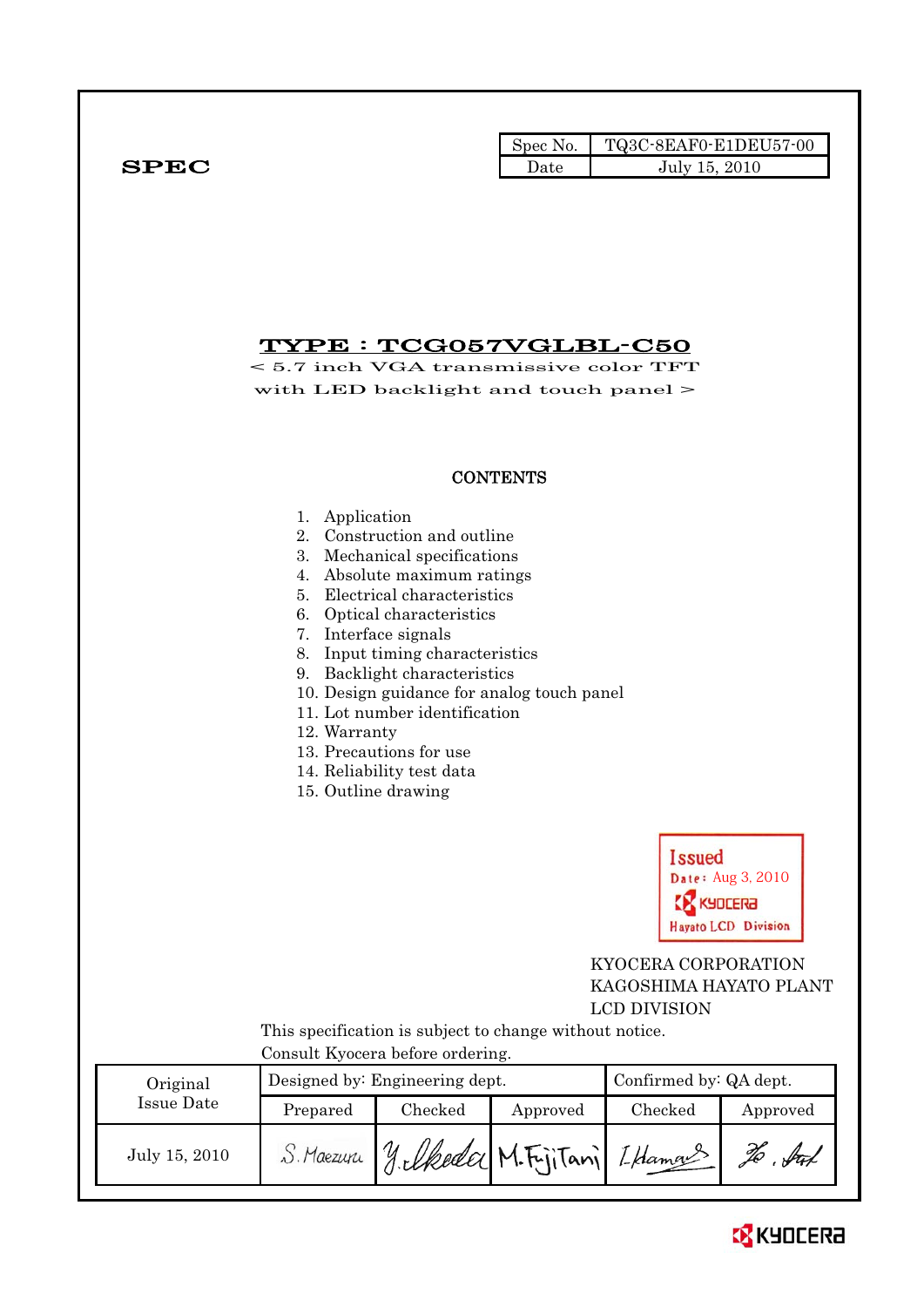| Spec No.              | Part No.        | Page |
|-----------------------|-----------------|------|
| TQ3C-8EAF0-E1DEU57-00 | TCG057VGLBL-C50 |      |

# Warning

- 1. This Kyocera LCD module has been specifically designed for use only in electronic devices and industrial machines in the area of audio control, office automation, industrial control, home appliances, etc. The module should not be used in applications where the highest level of safety and reliability are required and module failure or malfunction of such module results in physical harm or loss of life, as well as enormous damage or loss. Such fields of applications include, without limitation, medical, aerospace, communications infrastructure, atomic energy control. Kyocera expressly disclaims any and all liability resulting in any way to the use of the module in such applications.
- 2. Customer agrees to indemnify, defend and hold Kyocera harmless from and against any and all actions, claims, damages, liabilities, awards, costs, and expenses, including legal expenses, resulting from or arising out of Customer's use, or sale for use, or Kyocera modules in applications.

# Caution

1. Kyocera shall have the right, which Customer hereby acknowledges, to immediately scrap or destroy tooling for Kyocera modules for which no Purchase Orders have been received from the Customer in a two-year period.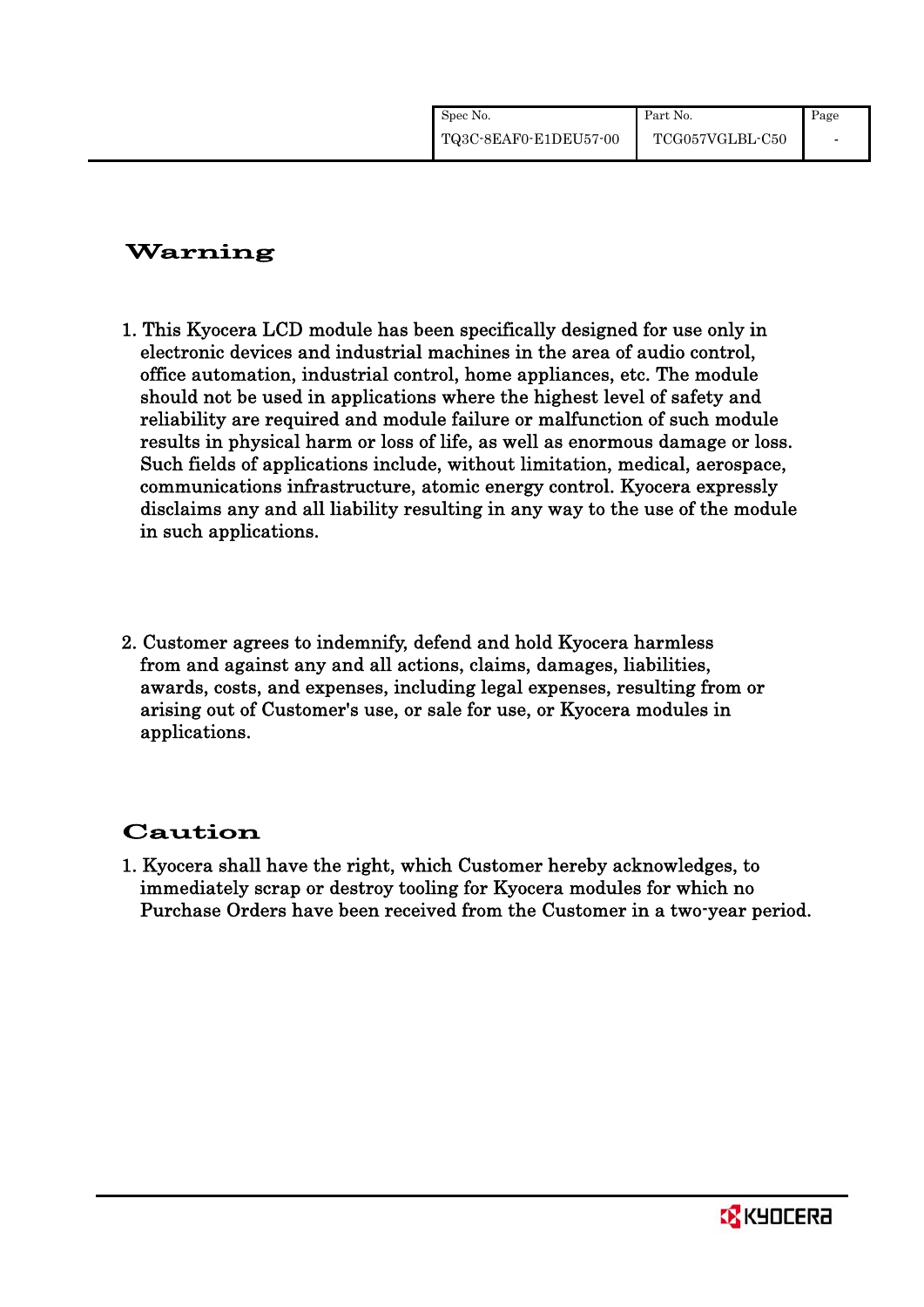| TQ3C-8EAF0-E1DEU57-00                                                       |                                | TCG057VGLBL-C50        |
|-----------------------------------------------------------------------------|--------------------------------|------------------------|
| Revision record                                                             |                                |                        |
| $\label{eq:besigneq} \text{Designed by : Engineering dept.}$<br>$\rm{Date}$ | Confirmed by $\colon$ QA dept. |                        |
| Prepared<br>Checked<br>Approved                                             | $\rm Checked$                  | ${\Large\bf Approved}$ |
|                                                                             |                                |                        |
|                                                                             |                                |                        |
| Rev.No.<br>$\label{eq:2} \textbf{Descriptions}$<br>$\rm{Date}$<br>Page      |                                |                        |
|                                                                             |                                |                        |
|                                                                             |                                |                        |
|                                                                             |                                |                        |
|                                                                             |                                |                        |
|                                                                             |                                |                        |
|                                                                             |                                |                        |
|                                                                             |                                |                        |
|                                                                             |                                |                        |
|                                                                             |                                |                        |
|                                                                             |                                |                        |
|                                                                             |                                |                        |
|                                                                             |                                |                        |
|                                                                             |                                |                        |
|                                                                             |                                |                        |
|                                                                             |                                |                        |
|                                                                             |                                |                        |
|                                                                             |                                |                        |
|                                                                             |                                |                        |
|                                                                             |                                |                        |
|                                                                             |                                |                        |
|                                                                             |                                |                        |
|                                                                             |                                |                        |
|                                                                             |                                |                        |
|                                                                             |                                |                        |
|                                                                             |                                |                        |
|                                                                             |                                |                        |
|                                                                             |                                |                        |
|                                                                             |                                |                        |
|                                                                             |                                |                        |
|                                                                             |                                |                        |
|                                                                             |                                |                        |
|                                                                             |                                |                        |
|                                                                             |                                |                        |
|                                                                             |                                |                        |

Spec No.

Page

Part No.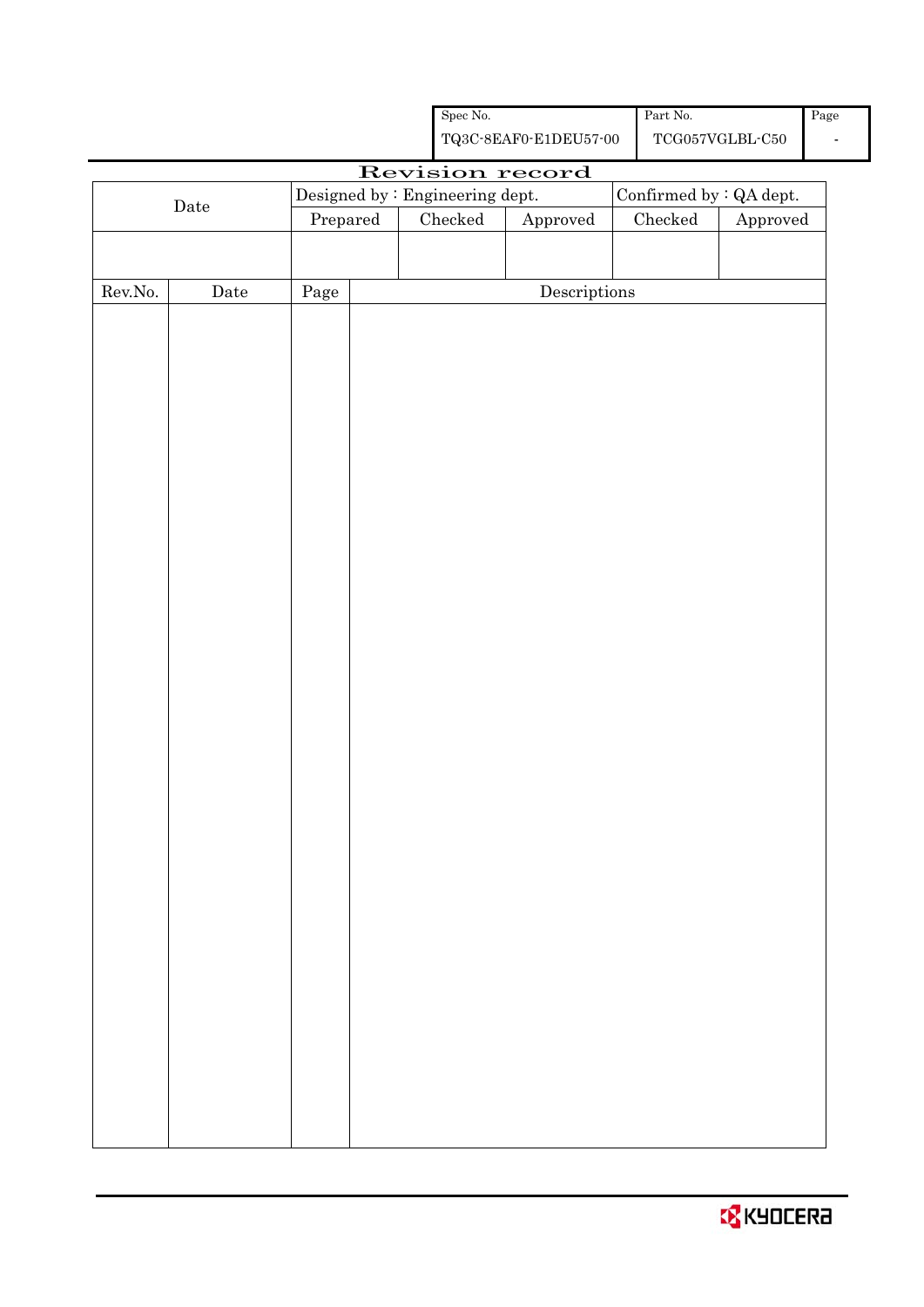### 1. Application

This document defines the specification of TCG057VGLBL-C50. (RoHS Compliant)

## 2. Construction and outline

| LCD.               | : Transmissive color dot matrix type TFT             |
|--------------------|------------------------------------------------------|
| Backlight system   | : LED                                                |
| Polarizer          | $\therefore$ Glare treatment                         |
| Additional circuit | : Timing controller, Power supply $(3.3V)$ input)    |
|                    | (without constant current circuit for LED Backlight) |
| Touch panel        | : Analog type $(Glass/Glass)$                        |
| Surface film       | : Glare Anti-finger print treatment                  |

# 3. Mechanical specifications

### 3-1. LCD

| <b>Item</b>                        | Specification                                          |     |
|------------------------------------|--------------------------------------------------------|-----|
| Outline dimensions<br><sup>1</sup> | $127.2(W)\times 100.4(H)\times 7.24(D)$                | mm  |
| Active area                        | $115.2(W)\times86.4(H)$<br>(14.4cm/5.7 inch(Diagonal)) | mm  |
| Dot format                         | $640\times(B,G,R)(W)\times480(H)$                      | dot |
| Dot pitch                          | $0.06(W) \times 0.18(H)$                               | mm  |
| 2)<br>Base color                   | Normally White                                         |     |
| Mass                               | (TBD)                                                  | g   |

1) Projection not included. Please refer to outline for details.

2) Due to the characteristics of the LCD material, the color varies with environmental temperature.

### 3-2. Touch panel

|                        | <b>Item</b>                   | Specification                | Unit       |
|------------------------|-------------------------------|------------------------------|------------|
| Input                  |                               | Radius-0.8 stylus or Finger  |            |
| <b>Actuation Force</b> |                               | $0.1 \sim 2.0$               | N          |
|                        | Striking(Finger-input)<br>1)  | 1 million                    | hits       |
| Operating life         | $Sliding(Stylus-input)$<br>2) | 100 thousand                 | characters |
| Transmittance          |                               | Typ.80(at full wavelength)   | $\%$       |
| Reflectance            |                               | Typ.15(550nm)                | $\%$       |
| Surface hardness       |                               | 3H or more (Pencil hardness) |            |

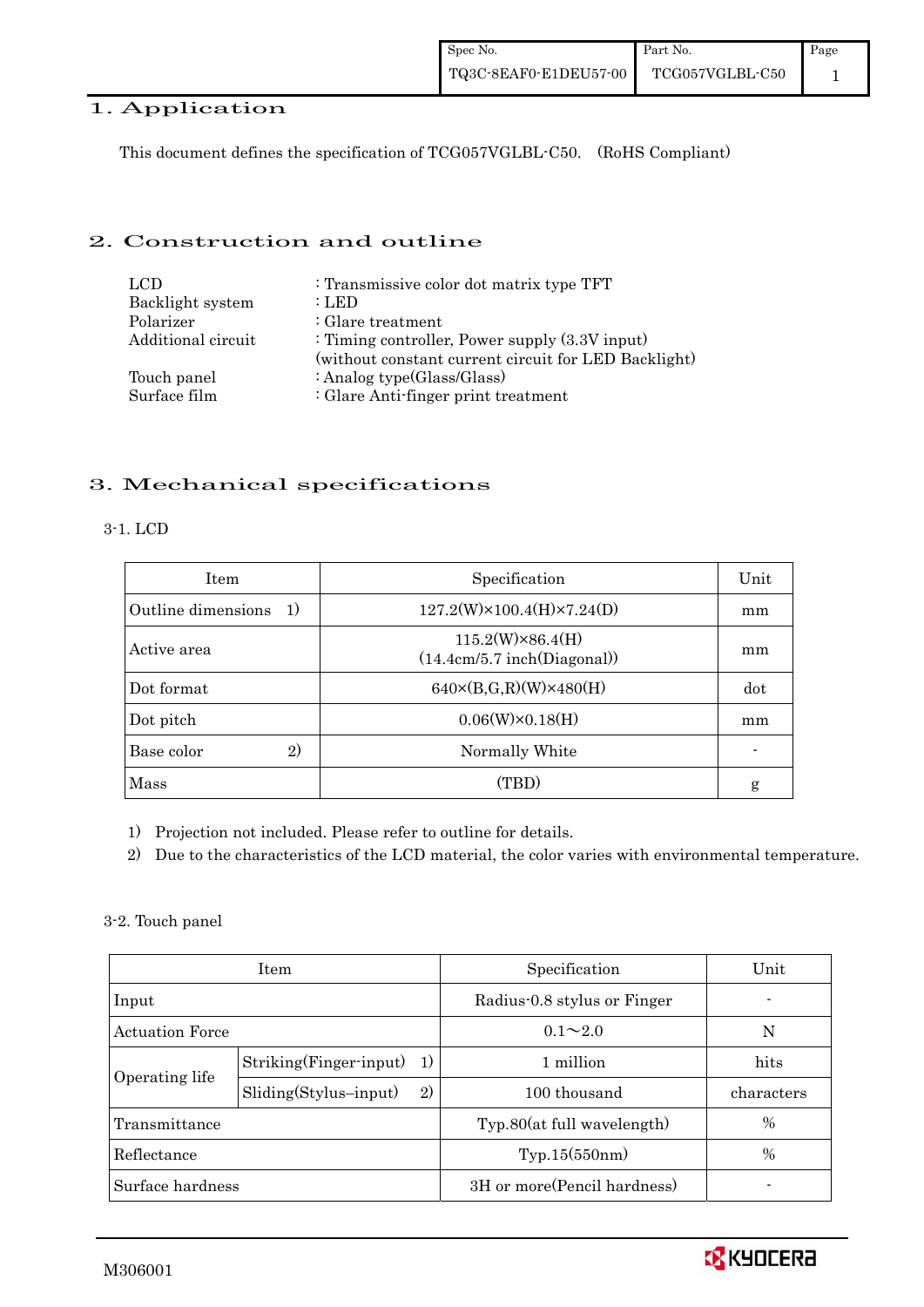|                               |                                     | TQ3C-8EAF0-E1DEU57-00                                                                                      | TCG057VGLBL-C50 |
|-------------------------------|-------------------------------------|------------------------------------------------------------------------------------------------------------|-----------------|
| 1)<br>Striking test condition |                                     |                                                                                                            |                 |
| Testing rod                   |                                     | : Silicon rubber (Hardness: $60^{\circ}$ ), Tip: R = 4.0                                                   |                 |
| Testing location              | : In active area                    |                                                                                                            |                 |
| Input voltage                 | $\cdot$ DC5V                        |                                                                                                            |                 |
| Load                          | : 2.94N                             |                                                                                                            |                 |
| Cycle                         | $: 5$ hits/sec                      |                                                                                                            |                 |
| Judgment                      | : No defect in function             |                                                                                                            |                 |
|                               |                                     | : No appearance defect which causes trouble to use.<br>*Dents, blurs and marks on surface film : neglected |                 |
| 2)<br>Sliding test condition  |                                     |                                                                                                            |                 |
| Testing rod                   | : Polyacetal resin, Tip : $R = 0.8$ |                                                                                                            |                 |
| Testing location              | : In active area                    |                                                                                                            |                 |
| Input voltage                 | $\cdot$ DC5V                        |                                                                                                            |                 |
| Load                          | :2.45N                              |                                                                                                            |                 |
| Input length                  | $\frac{10}{2}$                      |                                                                                                            |                 |
| Input speed                   | $\div$ 50mm/sec                     |                                                                                                            |                 |
| Sliding times                 |                                     | : 10mm sliding (back and forth) counts as 2 times.                                                         |                 |
| Judgment                      | : No defect in function             |                                                                                                            |                 |
|                               |                                     | : No appearance defect which causes trouble to use.                                                        |                 |
|                               |                                     | *Dents, blurs and marks on surface film : neglected                                                        |                 |

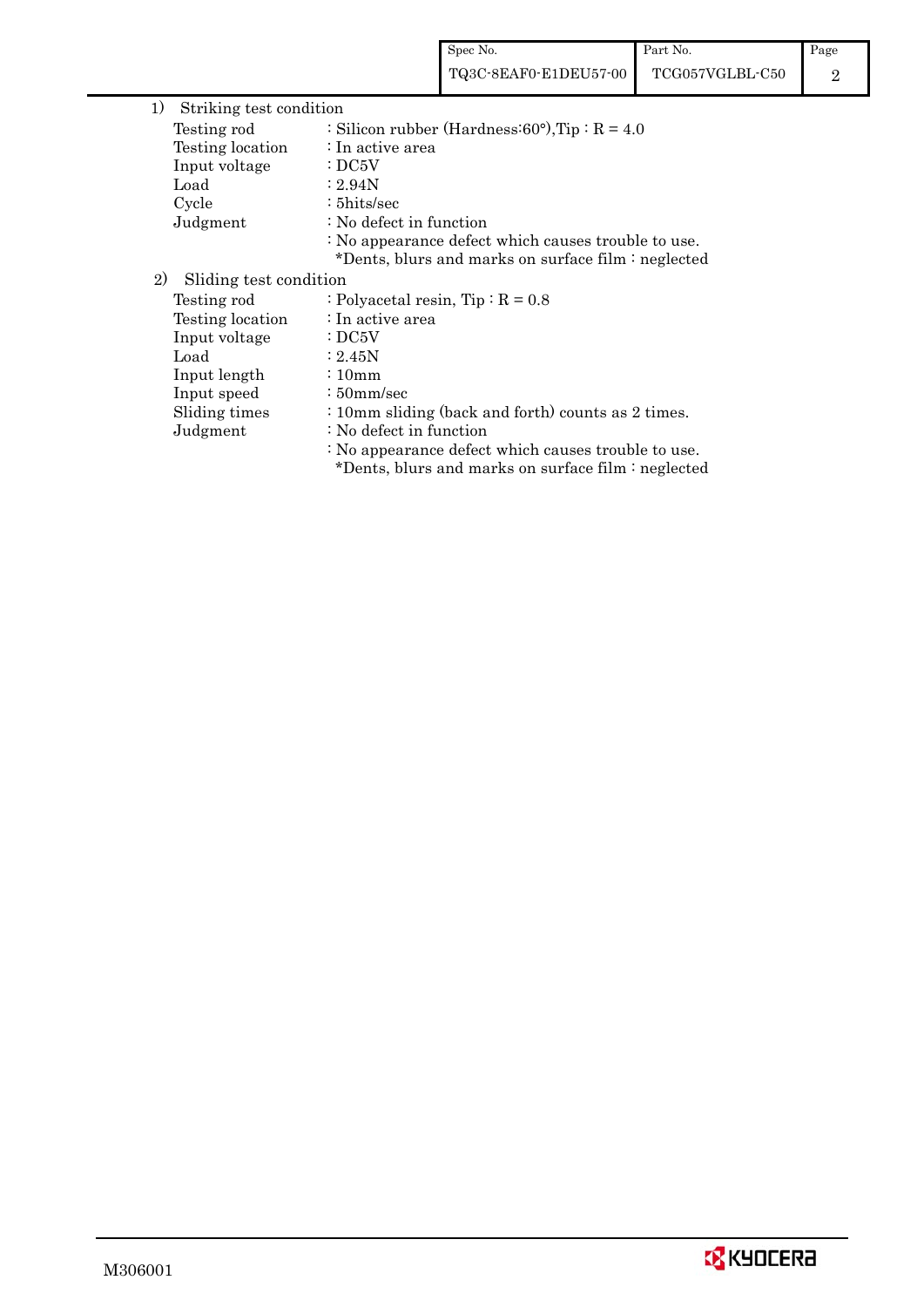### 4. Absolute maximum ratings

|  |  |  | 4-1. Electrical absolute maximum ratings |  |
|--|--|--|------------------------------------------|--|
|--|--|--|------------------------------------------|--|

| Item                           |                | Symbol           | Min.   | Max. | Unit |
|--------------------------------|----------------|------------------|--------|------|------|
| Supply voltage                 |                | $\rm V_{DD}$     |        | 4.0  |      |
| Input signal voltage           |                | $\rm V_{\rm IN}$ | $-0.3$ | 6.0  |      |
| LED forward current            |                | ΙF               |        | 30   | mA   |
| Reversed voltage               | $\mathfrak{D}$ | VR               |        | 5    |      |
| Supply voltage for touch panel |                | $\rm V_{TP}$     |        | 6.0  |      |
| Input current of touch panel   |                | $\rm I_{TP}$     |        | 0.5  | m A  |

1) Input signal : CK, R0~R5, G0~G5, B0~B5, HSYNC, VSYNC, ENAB, R/L, U/D

2) For each "AN-CA"

### 4-2. Environmental absolute maximum ratings

| Item                  |    | Symbol                  | Min.  | Max. | Unit        |
|-----------------------|----|-------------------------|-------|------|-------------|
| Operating temperature |    | Top                     | $-20$ | 70   | $^{\circ}C$ |
| Storage temperature   | 2) | <b>T</b> <sub>STO</sub> | $-30$ | 80   | $\circ$ C   |
| Operating humidity    | 3) | $H_{OP}$                | 10    | 4.   | %RH         |
| Storage humidity      | 3) | <b>H</b> <sub>sto</sub> |       | 4)   | %RH         |
| Vibration             |    |                         | 5)    | 5)   |             |
| Shock                 |    |                         | 6)    | 6)   |             |

- 1) Operating temperature means a temperature which operation shall be guaranteed. Since display performance is evaluated at 25°C, another temperature range should be confirmed.
- 2) Temp. =  $-30^{\circ}$ C $<$ 48h, Temp. =  $80^{\circ}$ C $<$ 168h Store LCD at normal temperature/humidity. Keep them free from vibration and shock. An LCD that is kept at a low or a high temperature for a long time can be defective due to other conditions, even if the low or high temperature satisfies the standard. (Please refer to "Precautions for Use" for details.)
- 3) Non-condensing
- 4) Temp. $\leq 40^{\circ}$ C, 85%RH Max.

Temp. >40°C, Absolute humidity shall be less than 85%RH at 40°C.

5)

| Frequency       | $10\sim 55$ Hz    | Acceleration value           |
|-----------------|-------------------|------------------------------|
| Vibration width | $0.15$ m m        | $(0.3 \sim 9 \text{ m/s}^2)$ |
| Interval        | $10 - 55 - 10$ Hz | 1 minutes                    |

 2 hours in each direction X, Y, Z (6 hours total) EIAJ ED-2531

6) Acceleration: 490 m/s2, Pulse width: 11 ms 3 times in each direction:  $\pm X$ ,  $\pm Y$ ,  $\pm Z$ EIAJ ED-2531

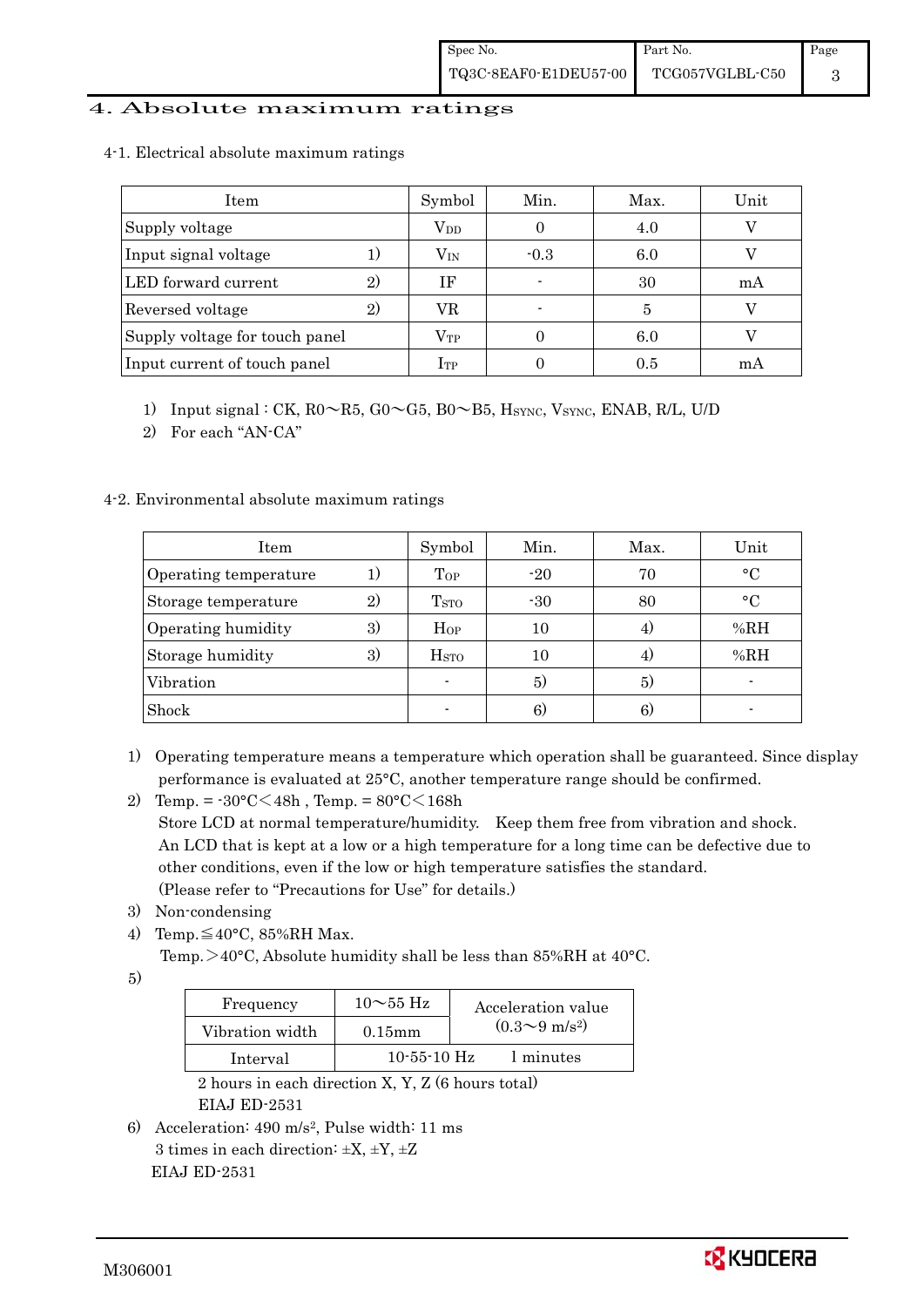## 5. Electrical characteristics

### 5-1. LCD

|                                 |                 |              |                    |      | Temp. = $-20 \sim 70$ °C |         |
|---------------------------------|-----------------|--------------|--------------------|------|--------------------------|---------|
| Item                            | Symbol          | Condition    | Min.               | Typ. | Max.                     | Unit    |
| Supply voltage<br>1)            | $V_{DD}$        |              | 3.0                | 3.3  | 3.6                      | V       |
| Current consumption             | $_{\rm{LDD}}$   | 2)           | $\blacksquare$     | 170  | 220                      | mA      |
| Permissive input ripple voltage | $\rm V_{RP}$    |              | $\blacksquare$     |      | 100                      | $mVp-p$ |
|                                 | $\rm V_{II}$    | "Low" level  | $\Omega$           |      | $0.3V_{DD}$              | V       |
| 3)<br>Input signal voltage      | V <sub>IH</sub> | "High" level | 0.7V <sub>DD</sub> |      | $\rm V_{DD}$             |         |

### 1) V<sub>DD</sub>-turn-on conditions



### 2) Display pattern:



3) Input signal : CK,  $R0 \sim R5$ ,  $G0 \sim G5$ ,  $B0 \sim B5$ ,  $H_{\text{SYNC}}$ ,  $V_{\text{SYNC}}$ ,  $ENAB$ ,  $R/L$ ,  $U/D$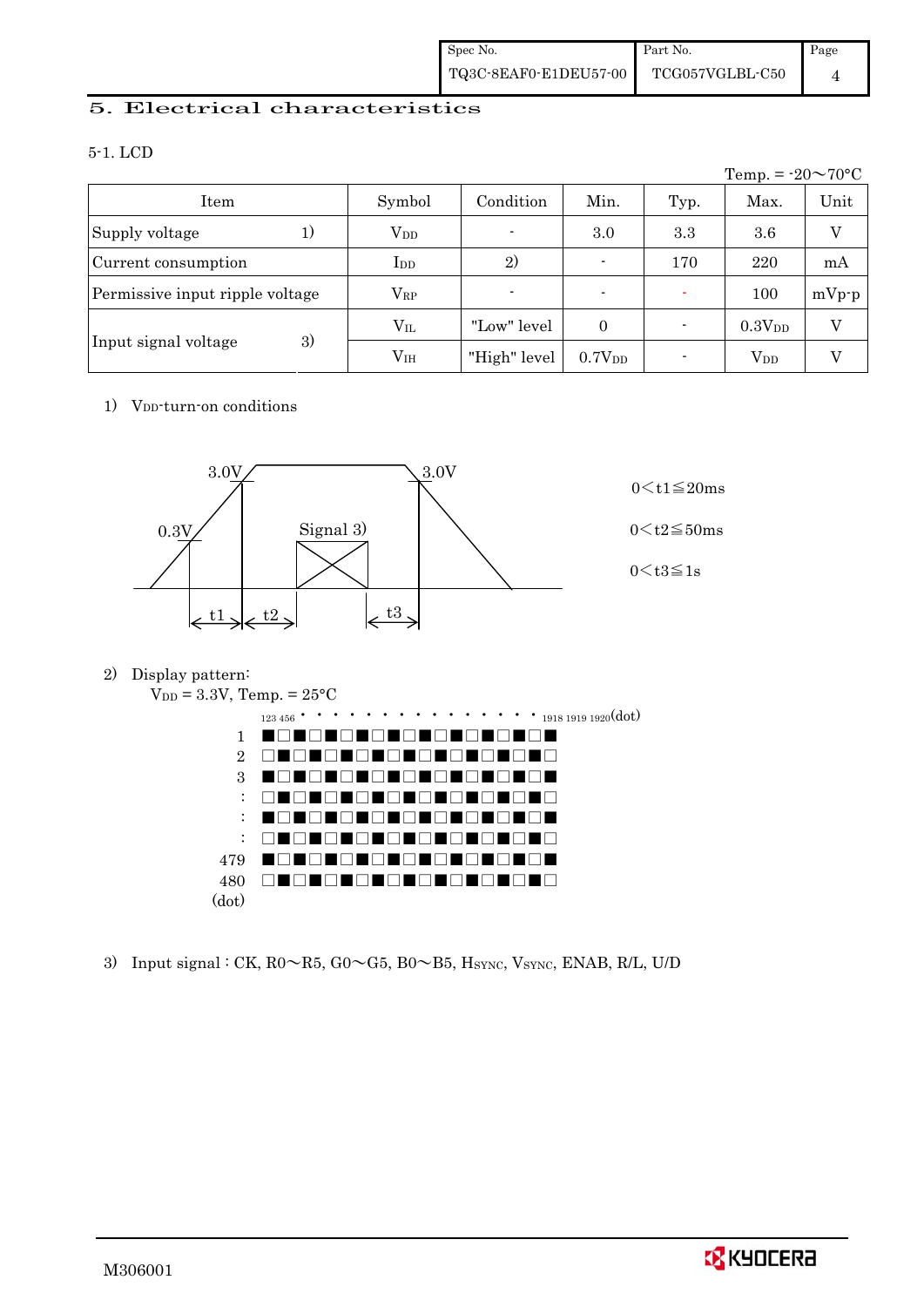#### 5-2. Touch panel

| Item                           | Symbol   | Condition | Min.                | Typ. | Max. | Unit |
|--------------------------------|----------|-----------|---------------------|------|------|------|
| Supply voltage for touch panel | $V_{TP}$ |           | 5.0                 |      |      |      |
|                                | $xL-xR$  |           | 200                 |      | 1200 | Ω    |
| Terminal resistance<br>1)      | $yU-yL$  |           | 200                 |      | 1000 | Ω    |
| 2)<br>Linearity                |          |           | less than $\pm 2.5$ |      |      | $\%$ |
| 3)<br>Insulation resistance    |          | DC25V     | 50                  |      |      | MΩ   |
| Chattering<br>4)               |          | at ON/OFF | less than 10        |      |      | ms   |

- 1) Resistance between terminal xL and xR, or between yU and yL
- 2) Apply 5VDC to the terminal xL-xR, and measure the output voltage at terminal y when a random input is applied in the active area. Measure the difference between the output and theoretical voltages. (Measure the actual voltage at the terminal using the same method.)



- 3) Resistance between the upper and lower terminals.
- 4) Apply 5VDC to the terminal xL-xR, and measure the oscillation at terminal y when applying a random input in the active area. (Measure the oscillation at terminal x using the same method.)



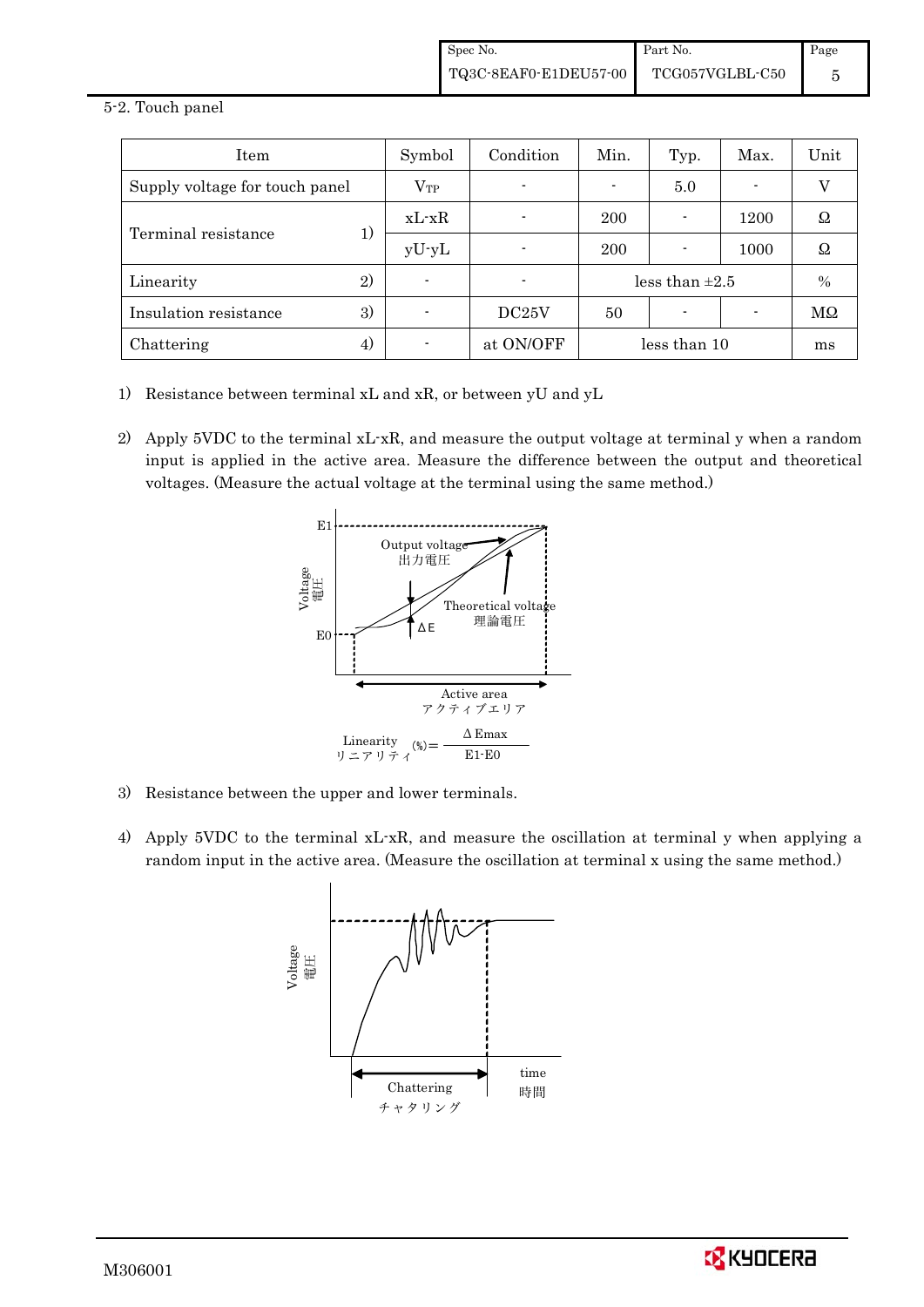| Spec No.              | Part No.        | Page |
|-----------------------|-----------------|------|
| TQ3C-8EAF0-E1DEU57-00 | TCG057VGLBL-C50 |      |

# 6. Optical characteristics

| Measuring spot = $\phi$ 6.0mm, Temp. = 25°C |
|---------------------------------------------|
|---------------------------------------------|

| Item                                                                       |       | Symbol         | Condition                   | Min.                     | Typ.    | Max.                     | Unit              |  |
|----------------------------------------------------------------------------|-------|----------------|-----------------------------|--------------------------|---------|--------------------------|-------------------|--|
| Rise                                                                       |       | $\tau_r$       | $\theta = \phi = 0^{\circ}$ | $\blacksquare$           | 10      |                          | ms                |  |
| Response time                                                              | Down  | T d            | $\theta = \phi = 0^{\circ}$ |                          | 25      |                          | ms                |  |
| Viewing angle range<br>View direction<br>$: 6$ o'clock<br>(Gray inversion) |       | $\theta$ upper |                             | $\overline{\phantom{a}}$ | 80      |                          |                   |  |
|                                                                            |       | $\theta$ LOWER |                             |                          | 80      |                          | deg.              |  |
|                                                                            |       | $\phi$ left    | $CR \ge 5$                  |                          | 80      |                          |                   |  |
|                                                                            |       | $\phi$ RIGHT   |                             | $\overline{\phantom{a}}$ | 80      | $\overline{a}$           | deg.              |  |
| Contrast ratio                                                             |       | $\mathrm{CR}$  | $\theta = \phi = 0^{\circ}$ | 300                      | 500     |                          | $\blacksquare$    |  |
| <b>Brightness</b>                                                          |       | L              | IF=15mA/Line                | 200                      | $\,290$ | $\overline{\phantom{a}}$ | cd/m <sup>2</sup> |  |
|                                                                            | Red   | $\mathbf X$    | $\theta = \phi = 0^{\circ}$ | 0.56                     | 0.61    | 0.66                     |                   |  |
|                                                                            |       | y              |                             | 0.32                     | 0.37    | 0.42                     |                   |  |
|                                                                            | Green | $\mathbf X$    | $\theta = \phi = 0^{\circ}$ | 0.29                     | 0.34    | 0.39                     |                   |  |
| Chromaticity<br>coordinates                                                |       | у              |                             | 0.52                     | 0.57    | 0.62                     |                   |  |
|                                                                            |       | $\mathbf X$    |                             | 0.09                     | 0.14    | 0.19                     |                   |  |
|                                                                            | Blue  | У              | $\theta = \phi = 0^{\circ}$ | 0.06                     | 0.11    | 0.16                     |                   |  |
|                                                                            |       | $\mathbf X$    |                             | 0.28                     | 0.33    | 0.38                     |                   |  |
|                                                                            | White | $\mathbf y$    | $\theta = \phi = 0^{\circ}$ | 0.30                     | 0.35    | 0.40                     |                   |  |

### 6-1. Definition of contrast ratio

$$
CR(Contrast ratio) = \frac{Brightness with all pixels "White"}
$$
  
Brightness with all pixels "Black"

# 6-2. Definition of response time

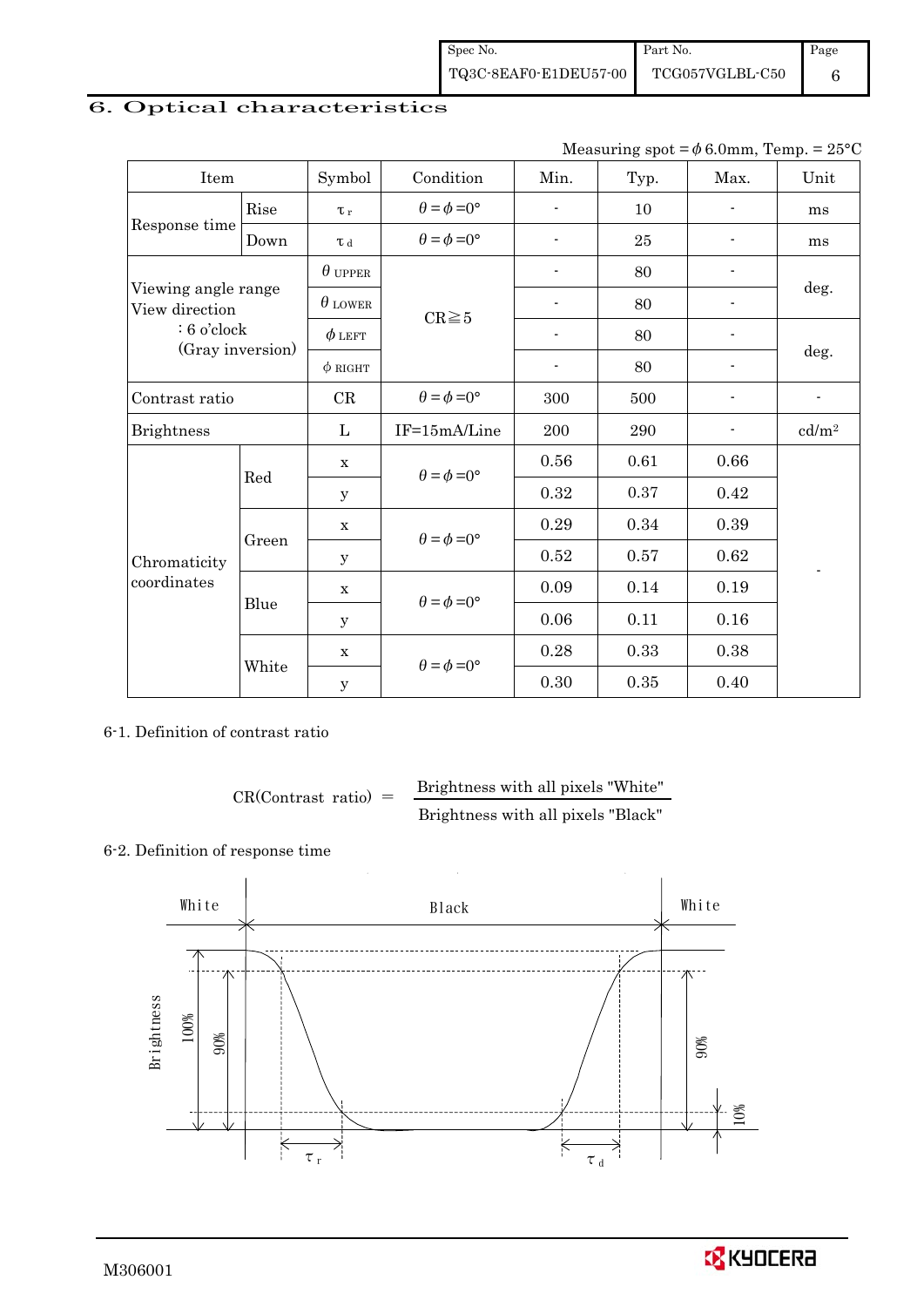

6-4. Brightness measuring points



- 1) Rating is defined on the average in the viewing area. (measured point  $1~$
- 2) Measured 30 minutes after the LED is powered on. (Ambient temp.  $= 25^{\circ}$ C)

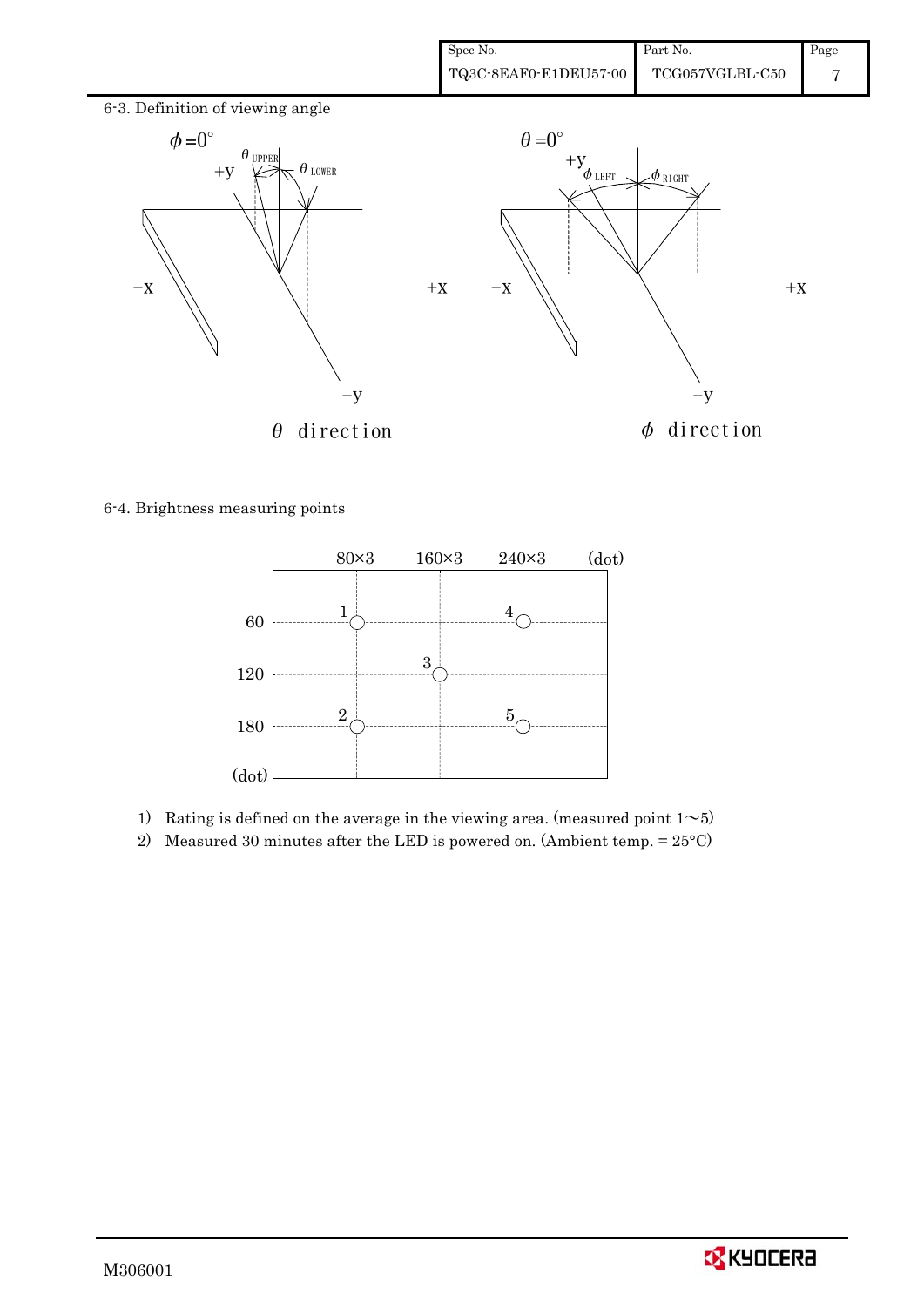# 7. Interface signals

| I |  |  |  |  |  |
|---|--|--|--|--|--|
|---|--|--|--|--|--|

| No.            | Symbol               | Description                                                                        | I/O                      | Note |
|----------------|----------------------|------------------------------------------------------------------------------------|--------------------------|------|
| 1              | <b>GND</b>           | <b>GND</b>                                                                         |                          |      |
| $\overline{2}$ | CK                   | Clock signal for sampling each data signal                                         | I                        |      |
| 3              | <b>H</b> sync        | Horizontal synchronous signal (negative)                                           | $\mathbf I$              |      |
| $\overline{4}$ | $\rm{V}_{\rm{SYNC}}$ | Vertical synchronous signal (negative)                                             | $\bf I$                  |      |
| $\bf 5$        | <b>GND</b>           | <b>GND</b>                                                                         |                          |      |
| $\,6\,$        | R <sub>0</sub>       | RED data signal (LSB)                                                              | $\bf I$                  |      |
| $\bf 7$        | R1                   | RED data signal                                                                    | $\bf I$                  |      |
| $\,8\,$        | $\mathbf{R}2$        | RED data signal                                                                    | $\bf I$                  |      |
| 9              | R3                   | RED data signal                                                                    | I                        |      |
| 10             | R <sub>4</sub>       | RED data signal                                                                    | I                        |      |
| 11             | R5                   | RED data signal (MSB)                                                              | I                        |      |
| 12             | <b>GND</b>           | <b>GND</b>                                                                         |                          |      |
| 13             | G <sub>0</sub>       | GREEN data signal (LSB)                                                            | I                        |      |
| 14             | G1                   | GREEN data signal                                                                  | $\bf I$                  |      |
| 15             | G <sub>2</sub>       | <b>GREEN</b> data signal                                                           | I                        |      |
| 16             | G <sub>3</sub>       | GREEN data signal                                                                  | $\bf I$                  |      |
| 17             | G <sub>4</sub>       | GREEN data signal                                                                  | $\bf I$                  |      |
| 18             | G5                   | GREEN data signal (MSB)                                                            | I                        |      |
| 19             | <b>GND</b>           | <b>GND</b>                                                                         | $\overline{a}$           |      |
| 20             | B <sub>0</sub>       | BLUE data signal (LSB)                                                             | $\bf I$                  |      |
| 21             | B1                   | BLUE data signal                                                                   | I                        |      |
| 22             | B2                   | BLUE data signal                                                                   | $\mathbf I$              |      |
| 23             | B <sub>3</sub>       | BLUE data signal                                                                   | $\mathbf I$              |      |
| 24             | B <sub>4</sub>       | BLUE data signal                                                                   | $\bf I$                  |      |
| 25             | B5                   | BLUE data signal (MSB)                                                             | $\mathbf I$              |      |
| 26             | <b>GND</b>           | <b>GND</b>                                                                         |                          |      |
| 27             | <b>ENAB</b>          | Signal to settle the horizontal display position (positive)                        | $\bf I$                  | 1)   |
| 28             | $V_{DD}$             | 3.3V power supply                                                                  | $\overline{\phantom{a}}$ |      |
| 29             | $V_{DD}$             | 3.3V power supply                                                                  |                          |      |
| 30             | R/L                  | Horizontal display mode select signal<br>L: Normal, H: Left / Right reverse mode   | I                        | 2)   |
| 31             | U/D                  | Vertical display mode select signal<br>$H : Normal$ , $L : Up / Down$ reverse mode | $\bf{I}$                 | 2)   |
| 32             | NC                   | No connect                                                                         | I                        |      |
| 33             | CA1                  | Cathode 1                                                                          |                          |      |
| 34             | CA2                  | Cathode 1                                                                          | $\blacksquare$           |      |
| 35             | CA <sub>3</sub>      | Cathode 1                                                                          |                          |      |
| 36             | CA4                  | Cathode 1                                                                          |                          |      |
| 37             | AN1                  | Anode 1                                                                            | $\blacksquare$           |      |
| 38             | AN2                  | Anode 2                                                                            |                          |      |
| 39             | AN <sub>3</sub>      | Anode 3                                                                            | $\overline{\phantom{a}}$ |      |
| $40\,$         | AN4                  | Anode 4                                                                            | $\overline{\phantom{a}}$ |      |

 ${\rm LCD~connector} ~~:~ {\rm IMSA\text{-}9681S\text{-}40A\text{-}GF}~~ ({\rm IRISO})$ Recommended matching FFC or FPC : 0.5mm pitch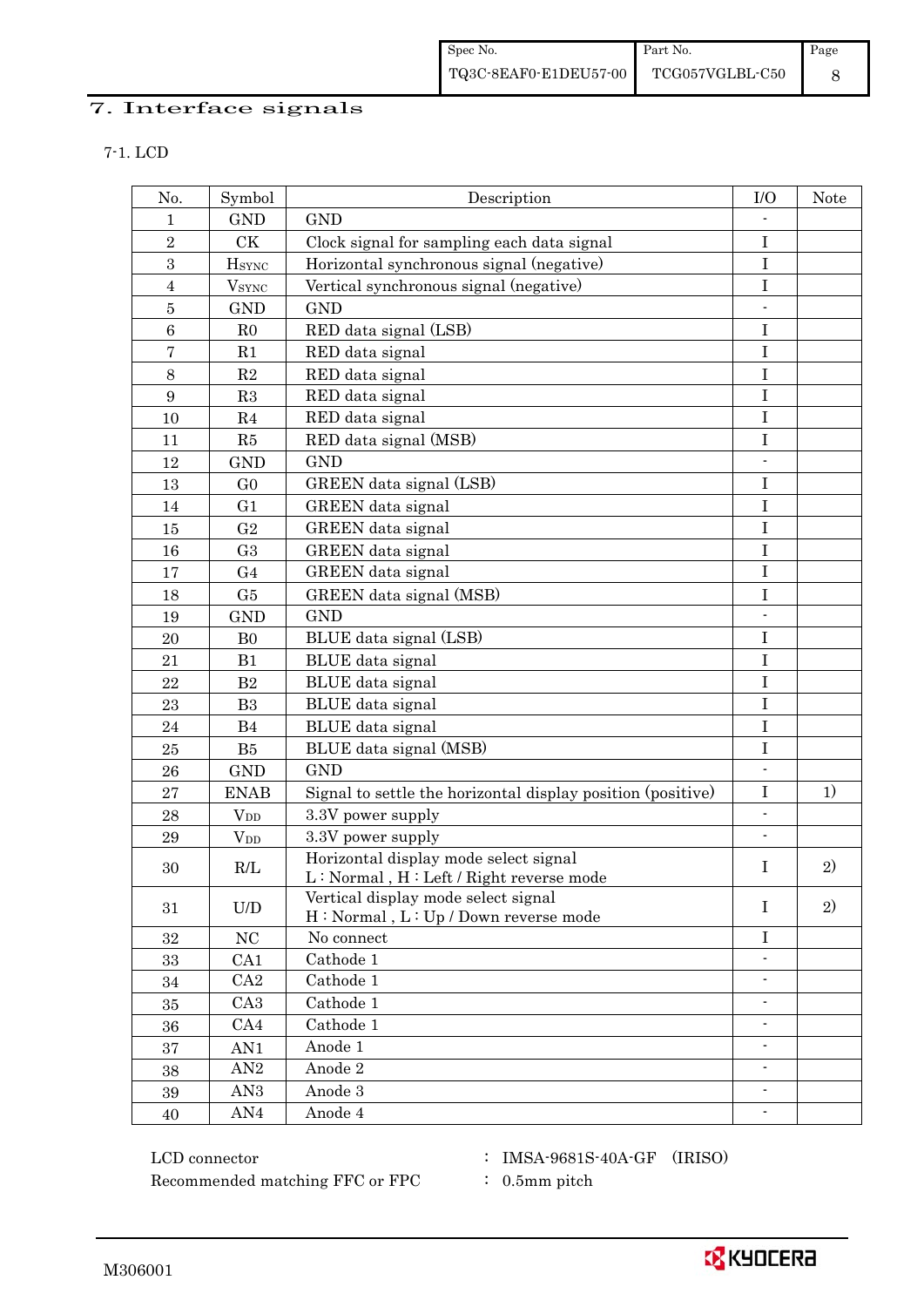| Spec No.              | Part No.        | Page |
|-----------------------|-----------------|------|
| TQ3C-8EAF0-E1DEU57-00 | TCG057VGLBL-C50 |      |

- 1) The horizontal display start timing is settled in accordance with a rising timing of ENAB signal. In case ENAB is fixed "Low", the horizontal start timing is determined. Don't keep ENAB "High" during operation.
- 2)



## 7-2. Touch panel

| No.            | Symbol | Description      |
|----------------|--------|------------------|
|                | уL     | y-Lower terminal |
| $\overline{2}$ | xL     | x-Left terminal  |
| 3              | yU     | y-Upper terminal |
|                | xR     | x-Right terminal |

| Touch panel side connector                                | $\therefore$ 1.25 mm pitch        |        |
|-----------------------------------------------------------|-----------------------------------|--------|
| Recommended matching connector : $04FFS-SP-GB-TF(LF)(SN)$ |                                   | (JST)  |
|                                                           | $: 00 - 8370 - 049 - 000 - 888 +$ | (ELCO) |

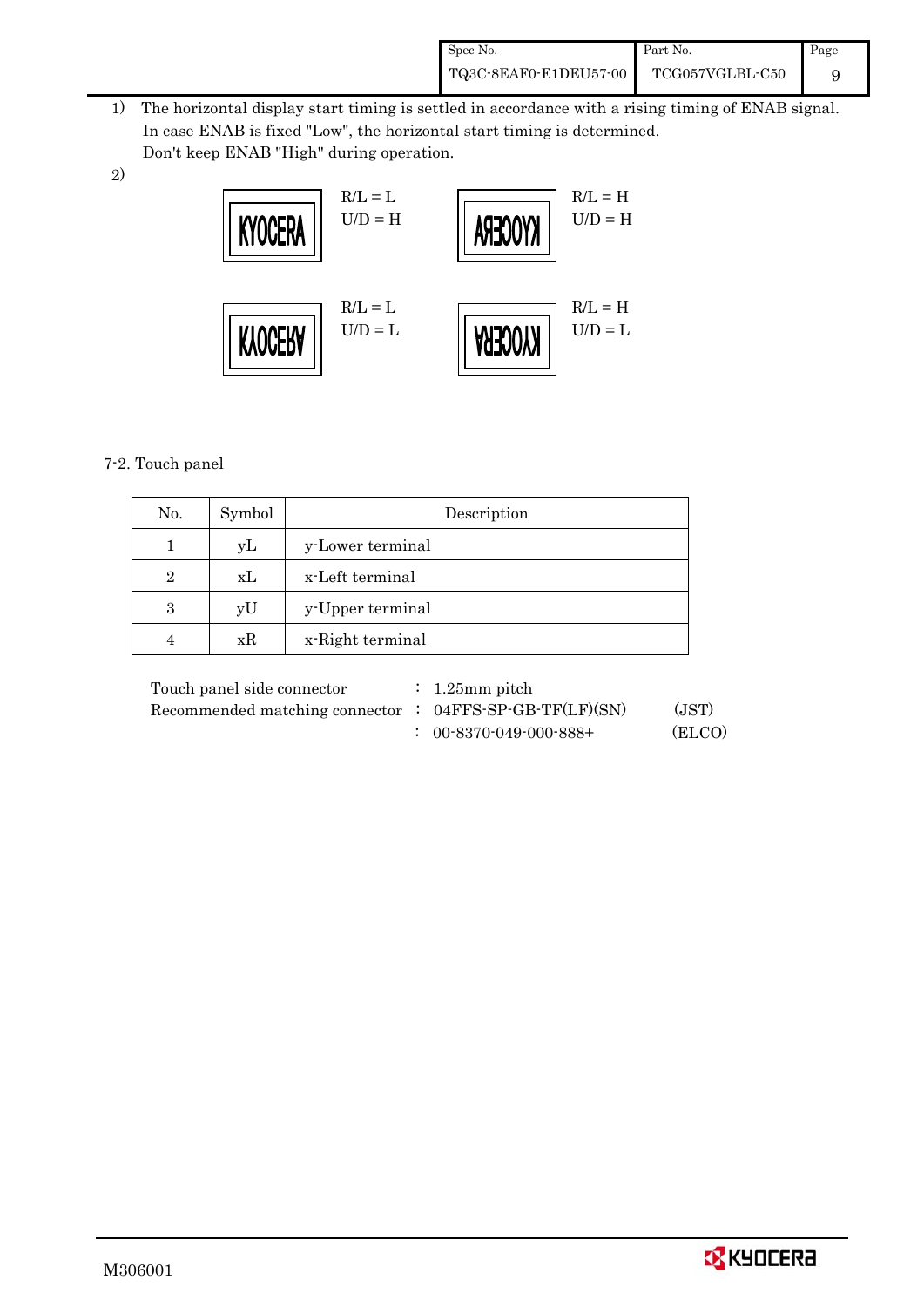#### 8. Input timing characteristics

### 8-1. Timing characteristics

|                                                    | Item                                 | Symbol     | Min              | Typ                      | Max                      | Unit       | <b>Note</b> |
|----------------------------------------------------|--------------------------------------|------------|------------------|--------------------------|--------------------------|------------|-------------|
| Clock                                              | Frequency                            | 1/Tc       | 22.66            | 25.18                    | 27.69                    | <b>MHz</b> |             |
|                                                    | Duty ratio                           | Tch/Tc     | 40               | 50                       | 60                       | $\%$       |             |
| Data                                               | Set up time                          | Tds        | 10               |                          |                          | ns         |             |
|                                                    | Hold time                            | Tdh        | 10               | $\overline{\phantom{0}}$ | $\qquad \qquad -$        | ns         |             |
|                                                    | Cycle                                | TH         | 30.0             | 31.8                     | $\qquad \qquad -$        | $\mu$ s    |             |
|                                                    |                                      |            | 770              | 800                      | 850                      | clock      |             |
| Horizontal sync.<br>signal                         | Pulse width                          | THp        | $\overline{5}$   | 30                       | —                        | clock      |             |
|                                                    | Set up time                          | <b>THs</b> | 10               | $\qquad \qquad -$        | $\qquad \qquad -$        | ns         |             |
|                                                    | Hold time                            | THh        | 10               | $\overline{\phantom{0}}$ | $\qquad \qquad -$        | ns         |             |
|                                                    | Cycle                                | TV         | 515              | 525                      | 535                      | line       | ENAB=L      |
|                                                    |                                      |            | 515              | 525                      | 560                      | line       | With ENAB   |
| Vertical sync.<br>signal                           | Pulse width                          | TVp        | $\mathbf{1}$     | 3                        | 5                        | line       |             |
|                                                    | Set up time                          | TVs        | 10               | $\qquad \qquad -$        | $\qquad \qquad -$        | ns         |             |
|                                                    | Hold time                            | TVh        | 10               | $\overline{\phantom{0}}$ | $\overline{\phantom{0}}$ | ns         |             |
|                                                    | Pulse width                          | TEp        | 640              |                          |                          | clock      |             |
| Enable signal<br>(ENAB)                            | Set up time                          | TEs        | 10               | $\overline{\phantom{0}}$ | $\qquad \qquad -$        | ns         |             |
|                                                    | Hold time                            | TEh        | 10               | $\qquad \qquad -$        | $\overline{\phantom{m}}$ | ns         |             |
| H <sub>SYNC</sub> · Enable signal phase difference |                                      | <b>THE</b> | 112              | 144                      | 175                      | clock      |             |
| HSYNC · VSYNC signal phase difference              |                                      | <b>THV</b> | $\boldsymbol{0}$ | $\overline{\phantom{0}}$ | $\overline{4}$           | clock      | ENAB=L      |
|                                                    |                                      |            | 10               | $\qquad \qquad -$        | $\overline{\phantom{m}}$ | ns         | With ENAB   |
|                                                    | Vertical sync. signal start position | <b>TVE</b> | $\overline{2}$   | 35                       | 76                       | line       |             |
| Horizontal display period                          |                                      | THd        |                  | 640                      |                          | clock      |             |
| Vertical display period                            |                                      | TVd        | 480              |                          |                          | line       |             |

1) When ENAB is fixed at "Low", the horizontal display starts from the data of C144 (clock) as shown in 8-3.

2) When ENAB is fixed at "Low", the vertical sync. signal start position is 35 (line) as shown in 8-3.

3) In case of lower frequency, the deterioration of the display quality, flicker etc., may occur.

8-2. Input Data Signals and Display position on the screen

| D1, DH1<br>D2, DH1            | D3, DH1 |             | D640, DH1 |
|-------------------------------|---------|-------------|-----------|
| $D2$ , $DH2$<br>D1, DH2       | D3, DH2 |             |           |
|                               |         |             |           |
|                               |         | G<br>R<br>в |           |
|                               |         |             |           |
|                               |         |             |           |
|                               |         |             |           |
| D1, DH480 D2, DH480 D3, DH480 |         |             |           |

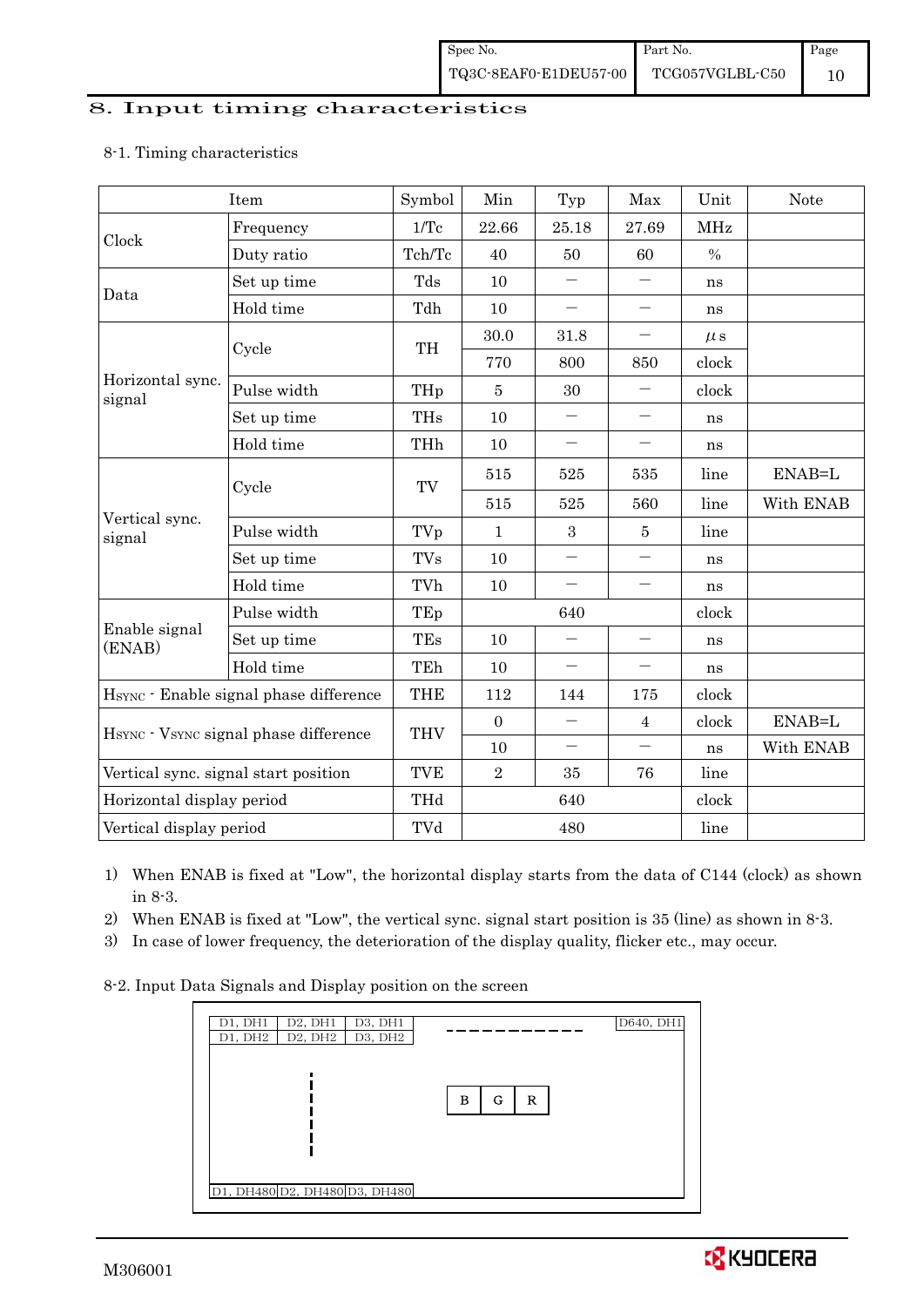#### 8-3. Input timing characteristics



1) When ENAB is fixed at "Low", the horizontal display starts from the data of C144 (clock). 2) When ENAB is fixed at "Low", the vertical sync. signal start position is 35 (line).

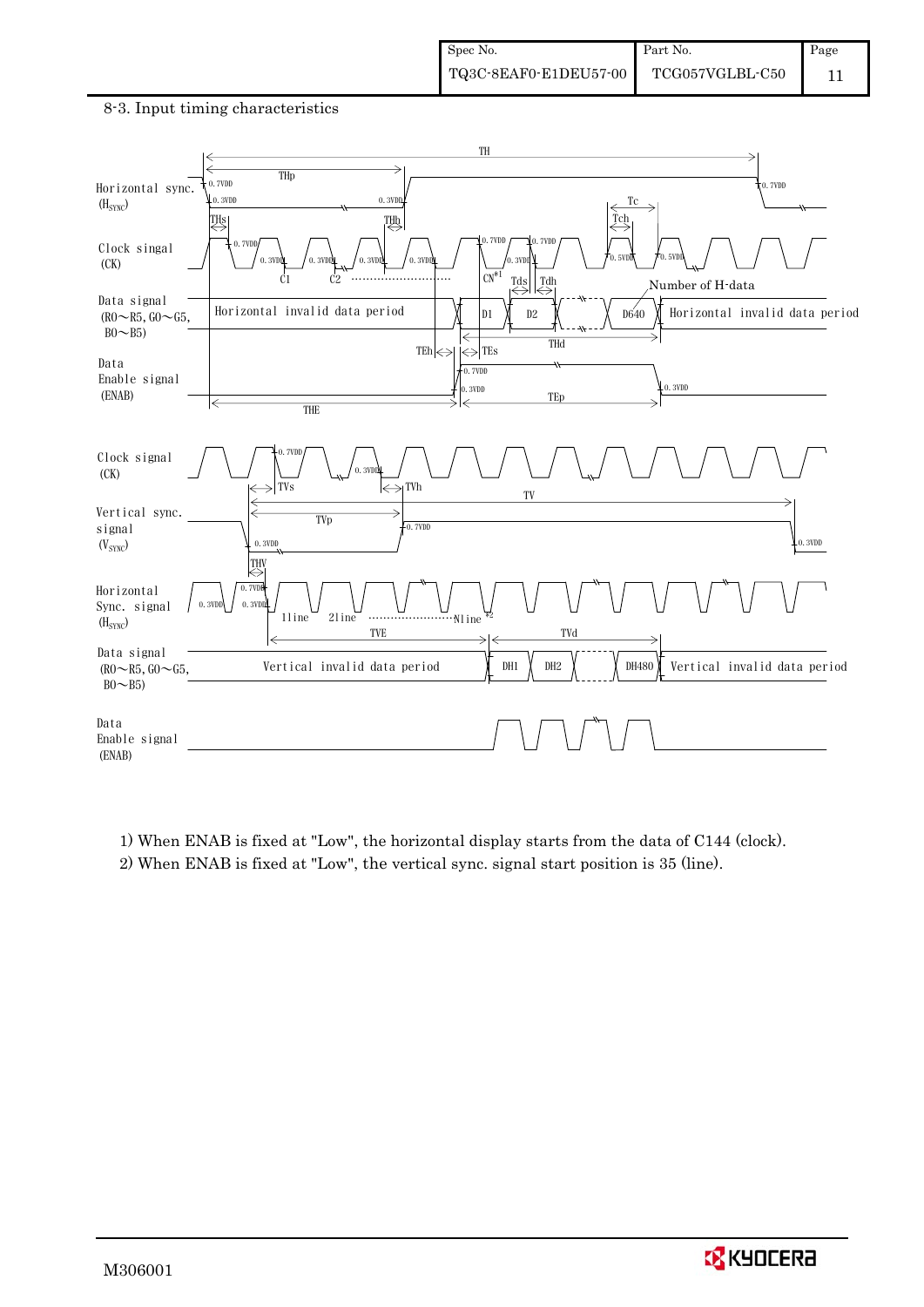### 9. Backlight characteristics

| Item                |         | Symbol | Min.                     | Typ.   | Max.                     | Unit | <b>Note</b>                  |
|---------------------|---------|--------|--------------------------|--------|--------------------------|------|------------------------------|
| Forward current     | 1)      | IF     | $\blacksquare$           | 15     | $\blacksquare$           | mA   | Ta= $-20\sim70$ °C           |
|                     |         |        |                          | 22.1   | 25.0                     | V    | IF=15mA, Ta= $-20^{\circ}$ C |
| Forward voltage     | 1)      | VF     | $\overline{\phantom{0}}$ | 21.7   | 24.5                     |      | IF=15mA, $Ta=25^{\circ}C$    |
|                     |         |        |                          | 21.3   | 24.1                     |      | IF=15mA, $Ta=70^{\circ}C$    |
| Operating life time | (2), 3) | T      |                          | 37,000 | $\overline{\phantom{a}}$ | h    | IF=15mA, $Ta=25^{\circ}C$    |

1) For each "AN-CA"

2) When brightness decrease 50% of minimum brightness. The average life of a LED will decrease when the LCD is operating at higher temperatures.

3) Life time is estimated data.(Condition : IF=15mA, Ta=25℃ in chamber).

4) An input current below 8.0mA may reduce the brightness uniformity of the LED backlight. This is because the amount of light from each LED chip is different. Therefore, please evaluate carefully before finalizing the input current.

# 10. Design guidance for analog touch panel

10-1. Electrical (In customer's design, please remember the following considerations.)

- 1) Do not use the current regulated circuit.
- 2) Keep the current limit with top and bottom layer. (Please refer to "Electrical absolute maximum ratings" for details.)
- 3) Analog touch panel can not sense two points touching separately.
- 4) A contact resistance is appeared at the touch point between top and bottom layer. After this resistance has stable read of the touch panel position data.
- 5) Because noise of inverter or peripheral circuits may interfere signal of touch panel itself it is necessary to design carefully in advance to avoid these noise problem.

10-2. Software

- 1) Do the "User Calibration".
- 2) "User Calibration" may be needed with long term using. Include "User Calibration" menu in your software.
- 3) When drawing a line with a stylus, there may be a slight discontinuity when the stylus passes over a spacer-dot. If necessary, please provide a compensation feature within your software.

10-3. Mounting on display and housing bezel

- 1) Do not use an adhesive tape to bond it on the front of touch panel and hang it to the housing bezel.
- 2) This touch panel has an airtight but not watertight structure. Please not to use it for the applications requiring watertight or under the environments occurred condensation. If it is expected to be exposed to the environments that vapor, moisture or other liquids may seep inside a bezel, please be sure to take some measurements for drip-proof or waterproof by using sealing materials on the bezel.
- 3) Please mount the touch panel so that it does not move or slide relative to the LCD, even when vibration or shock is applied and even when high humidity or high temperature may weaken the mounting adhesive.

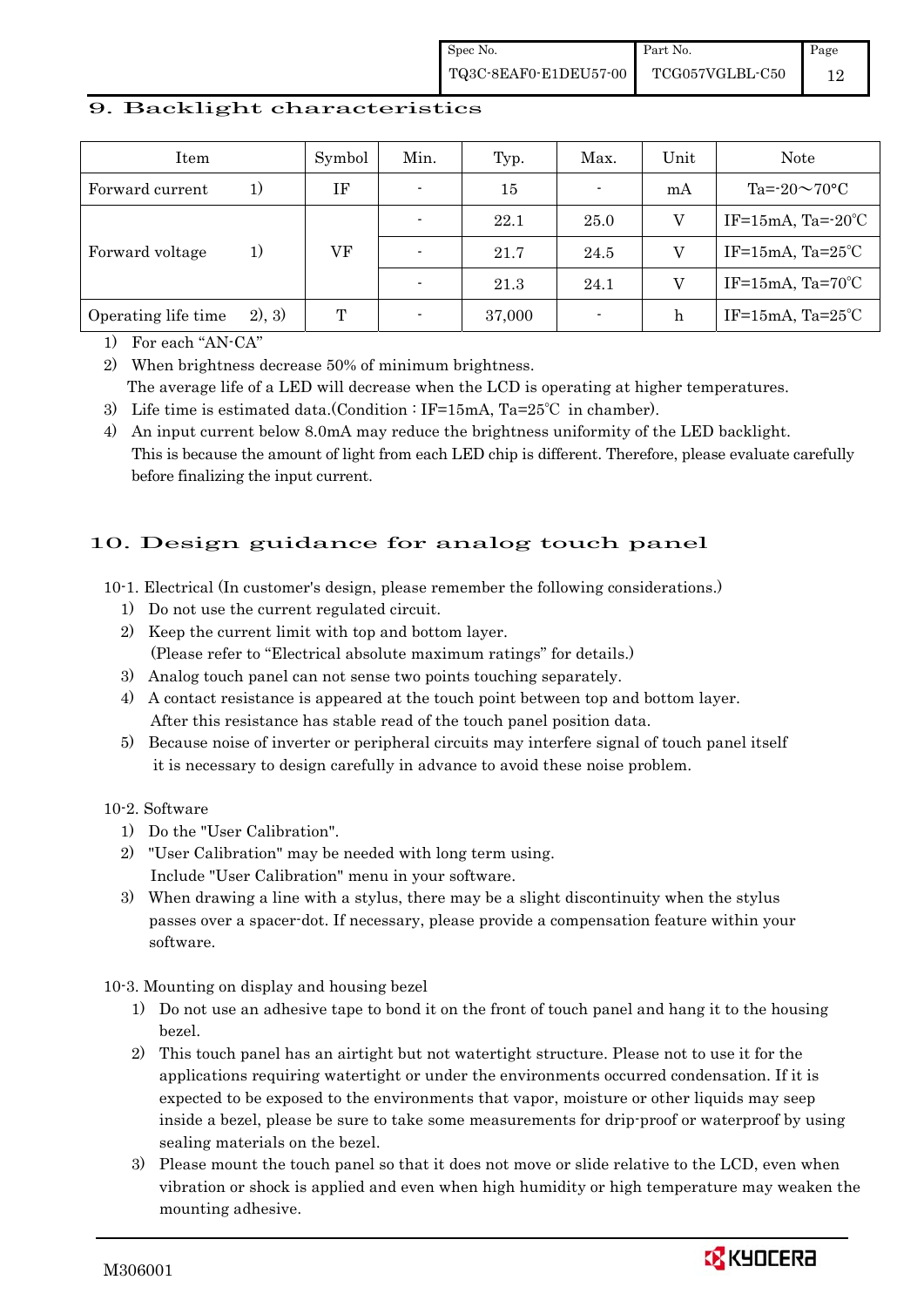### 11. Lot number identification

The lot number shall be indicated on the back of the backlight case of each LCD.

TCG057VGLBL-C50 - ŌŌ - ŌŌ - Ō MADE IN ŌŌŌŌŌ  $\downarrow \downarrow \quad \downarrow \quad \downarrow \qquad \qquad \downarrow$  $1 \ 2 \ 3 \ 4$  5

- No1. No5. above indicate
	- 1. Year code
		- 2. Month code
		- 3. Date
		- 4. Version Number
	- 5. Country of origin (Japan or China)

| Year       | 2010 | 2011 | 2012 | 2013 | 2014 | 2015 |
|------------|------|------|------|------|------|------|
| $\rm Code$ |      |      |      |      |      |      |

| Month | Jan. | Feb. | Mar. | Apr. | May | Jun. |
|-------|------|------|------|------|-----|------|
| Code  |      |      |      |      |     |      |

| Month      | Jul. | Aug. | Sep. | Oct. | Nov. | $\operatorname{Dec.}$ |
|------------|------|------|------|------|------|-----------------------|
| $\rm Code$ |      |      |      | ∡⊾   |      |                       |

### 12. Warranty

### 12-1. Incoming inspection

Please inspect the LCD within one month after your receipt.

### 12-2. Production warranty

 Kyocera warrants its LCD's for a period of 12 months from the ship date. Kyocera shall, by mutual agreement, replace or re-work defective LCD's that are shown to be Kyocera's responsibility.

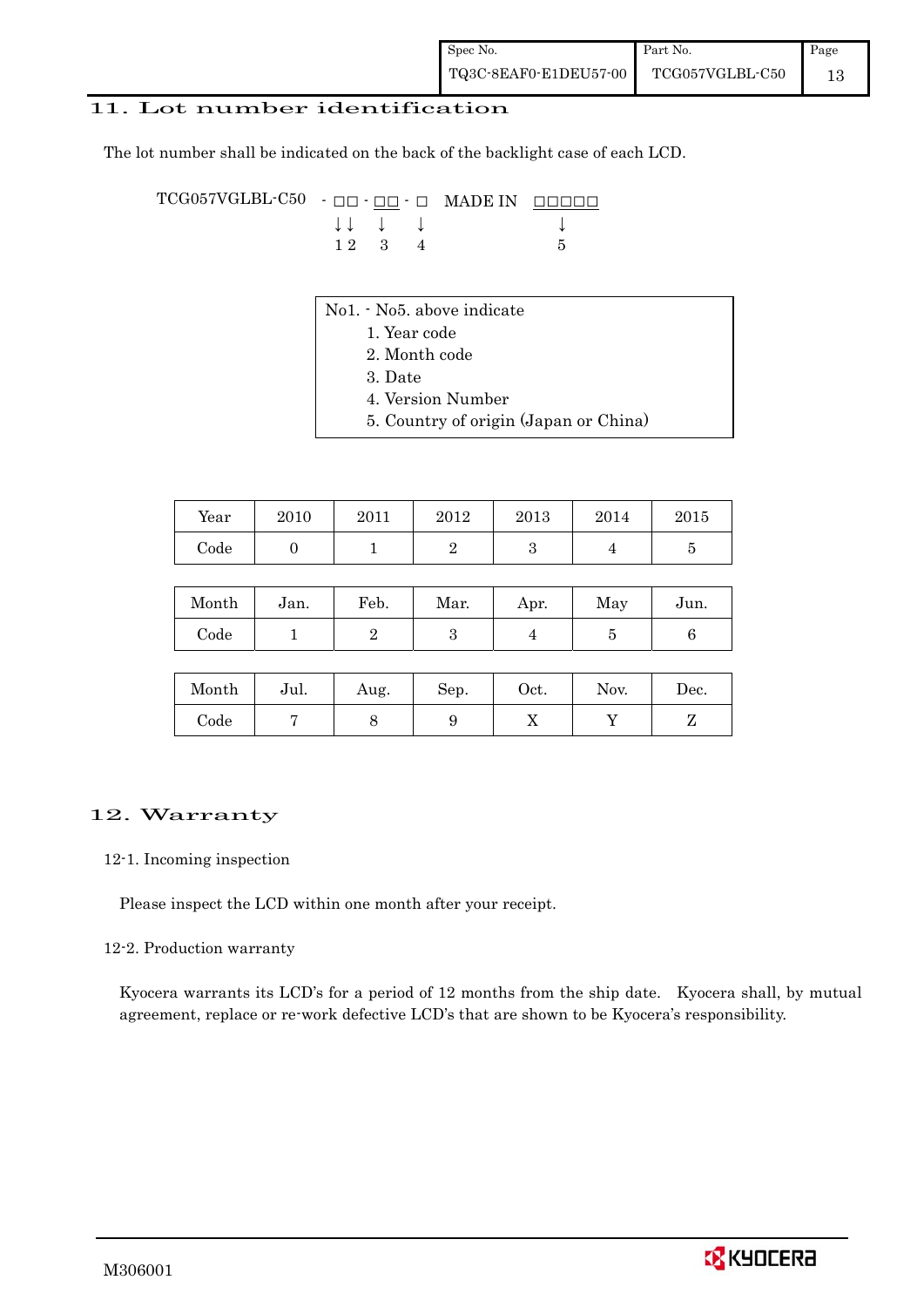### 13. Precautions for use

- 13-1. Installation of the LCD
- 1) The LCD shall be installed so that there is no pressure on the LSI chips.<br>2) The LCD shall be installed flat. without twisting or bending.
- The LCD shall be installed flat, without twisting or bending.
- 3) Must maintain a gap between inside of bezel and touch panel to avoid malfunction or electrode damage of touch panel.
- 4) A transparent protection sheet is attached to the touch panel. Please remove the protection film slowly before use, paying attention to static electricity.

13-2. Static electricity

- 1) Since CMOS ICs are mounted directly onto the LCD glass, protection from static electricity is required.
- 2) Workers should use body grounding. Operator should wear ground straps.

#### 13-3. LCD operation

1) The LCD shall be operated within the limits specified. Operation at values outside of these limits may shorten life, and/or harm display images.

13-4. Storage

- 1) The LCD shall be stored within the temperature and humidity limits specified. Store in a dark area, and protect the LCD from direct sunlight or fluorescent light.
- 2) Always store the LCD so that it is free from external pressure onto it.

13-5. Usage

- 1) DO NOT store in a high humidity environment for extended periods. Polarizer degradation bubbles, and/or peeling off of the polarizer may result.
- 2) Do not push or rub the touch panel's surface with hard to sharp objects such as knives, or the touch panel may be scratched.
- 3) When the touch panel is dirty, gently wipe the surface with a soft cloth, sometimes moistened by mild detergent or alcohol. If a hazardous chemical is dropped on the touch panel by mistake, wipe it off right away to prevent human contact.
- 4) The touch panel is made of glass. It may break when dropped, or vibrated excessively. Usually there is a film on the surface of the glass which would prevent broken glass from scattering, but nevertheless handle it carefully during assembly and treat it gently during use.
- 5) Touch panel edges are sharp, so they have a possibility of cutting your body, for example your finger. Handle the touch panel with enough care to prevent cuts. When you hold the touch panel, put on the protector, for example the gloves which have a strength enough to stand sharpness of touch panel edges.
- 6) Always keep the LCD free from condensation during testing. Condensation may permanently spot or stain the polarizer.
- 7) Do not disassemble LCD because it will result in damage.
- 8) This Kyocera LCD has been specifically designed for use in general electronic devices, but not for use in a special environment such as usage in an active gas. Hence, when the LCD is supposed to be used in a special environment, evaluate the LCD thoroughly beforehand and do not expose the LCD to chemicals such as an active gas.
- 9) Please do not use solid-base image pattern for long hours because a temporary afterimage may appear. We recommend using screen saver etc. in cases where a solid-base image pattern must be used.
- 10) Liquid crystal may leak when the LCD is broken. Be careful not to let the fluid go into your eyes and mouth. In the case the fluid touches your body; rinse it off right away with water and soap.

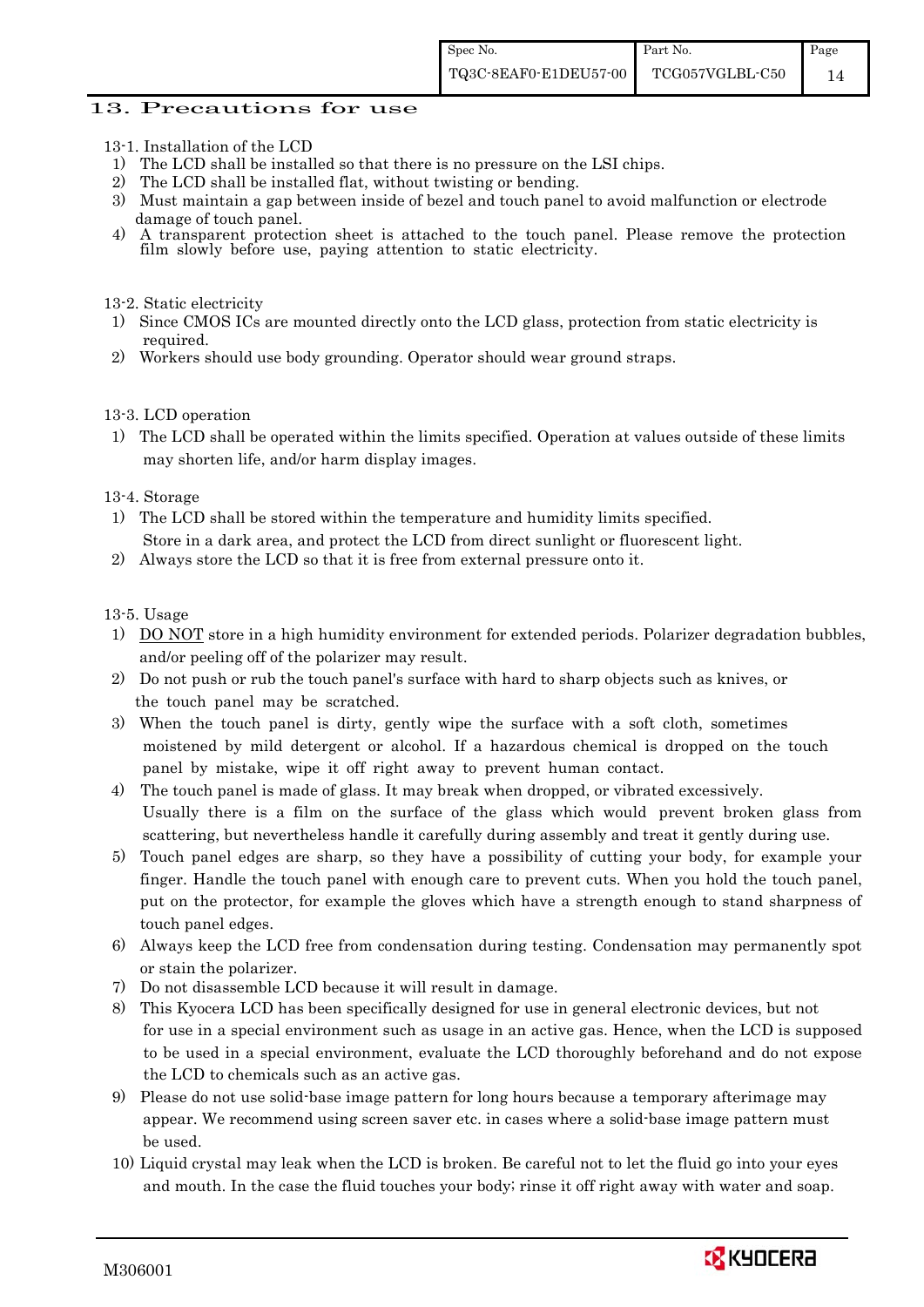### 14. Reliability test data

| Test item                            | Test condition                                                                                     | Test time                      | Judgement                                                                                                                                                                                                                      |
|--------------------------------------|----------------------------------------------------------------------------------------------------|--------------------------------|--------------------------------------------------------------------------------------------------------------------------------------------------------------------------------------------------------------------------------|
| High temp.<br>atmosphere             | $80^{\circ}$ C                                                                                     | 240h                           | Display function<br>: No defect<br>: No defect<br>Display quality<br>: No defect<br>Current consumption                                                                                                                        |
| Low temp.<br>atmosphere              | $-30^{\circ}$ C                                                                                    | 240h                           | Display function<br>: No defect<br>Display quality<br>: No defect<br>Current consumption<br>: No defect                                                                                                                        |
| High temp.<br>humidity<br>atmosphere | 40°C 90% RH                                                                                        | 240h                           | Display function<br>: No defect<br>Display quality<br>: No defect<br>Current consumption<br>: No defect                                                                                                                        |
| Temp. cycle                          | $-30$ °C<br>0.5 <sub>h</sub><br>R.T.<br>0.5 <sub>h</sub><br>80°C<br>0.5 <sub>h</sub>               | 10cycles                       | Display function<br>: No defect<br>: No defect<br>Display quality<br>Current consumption<br>$\therefore$ No defect                                                                                                             |
| High temp.<br>operation              | $70^{\circ}$ C                                                                                     | 500h                           | Display function<br>: No defect<br>Display quality<br>: No defect<br>Current consumption<br>: No defect                                                                                                                        |
| Point<br>Activation<br>1)            | Silicon rubber,<br>$Tip: R = 4.0$<br>Hardness 60°<br>Hitting force 2.94N<br>Hitting speed 5 time/s | one<br>million<br>times        | Touch panel function<br>: No defect<br>Terminal resistance<br>: No defect<br>: No defect<br>Linearity<br><b>Actuation Force</b><br>$\therefore$ No defect<br>No appearance defect which affects touch<br>panel function.<br>2) |
| Sliding<br>1)                        | Polyacetal resin,<br>$Tip: R = 0.8$<br>Load 2.45N<br>Input length 10mm<br>Input speed 50mm/s       | 100<br>thousand<br>times<br>3) | : No defect<br>Touch panel function<br>Terminal resistance<br>: No defect<br>: No defect<br>Linearity<br><b>Actuation Force</b><br>: No defect<br>No appearance defect which affects touch<br>panel function.<br>2)            |

- 1) Test in active area.
- 2) Dents, blurs and marks on surface film: neglected.
- 3) 10mm sliding (back and forth) counts as 2 times.
- 4) Temp. cycle test (Heat shock included): the LCD shall be tested after leaving it stabilize at room temperature for 2 hours after the last cycle.
- 5) An operational test was performed after the following conditions. First, the touch panel was left for a certain time under 5V voltages applied (without touch), Then it was left at room temperature (No VDC applied) for 2 hours.
- 6) Each test item uses a test LCD only once. The tested LCD is not used in any other tests.
- 7) The LCD is tested in circumstances in which there is no condensation.
- 8) The reliability test is not an out-going inspection.
- 9) The result of the reliability test is for your reference purpose only. The reliability test is conducted only to examine the LCD's capability.

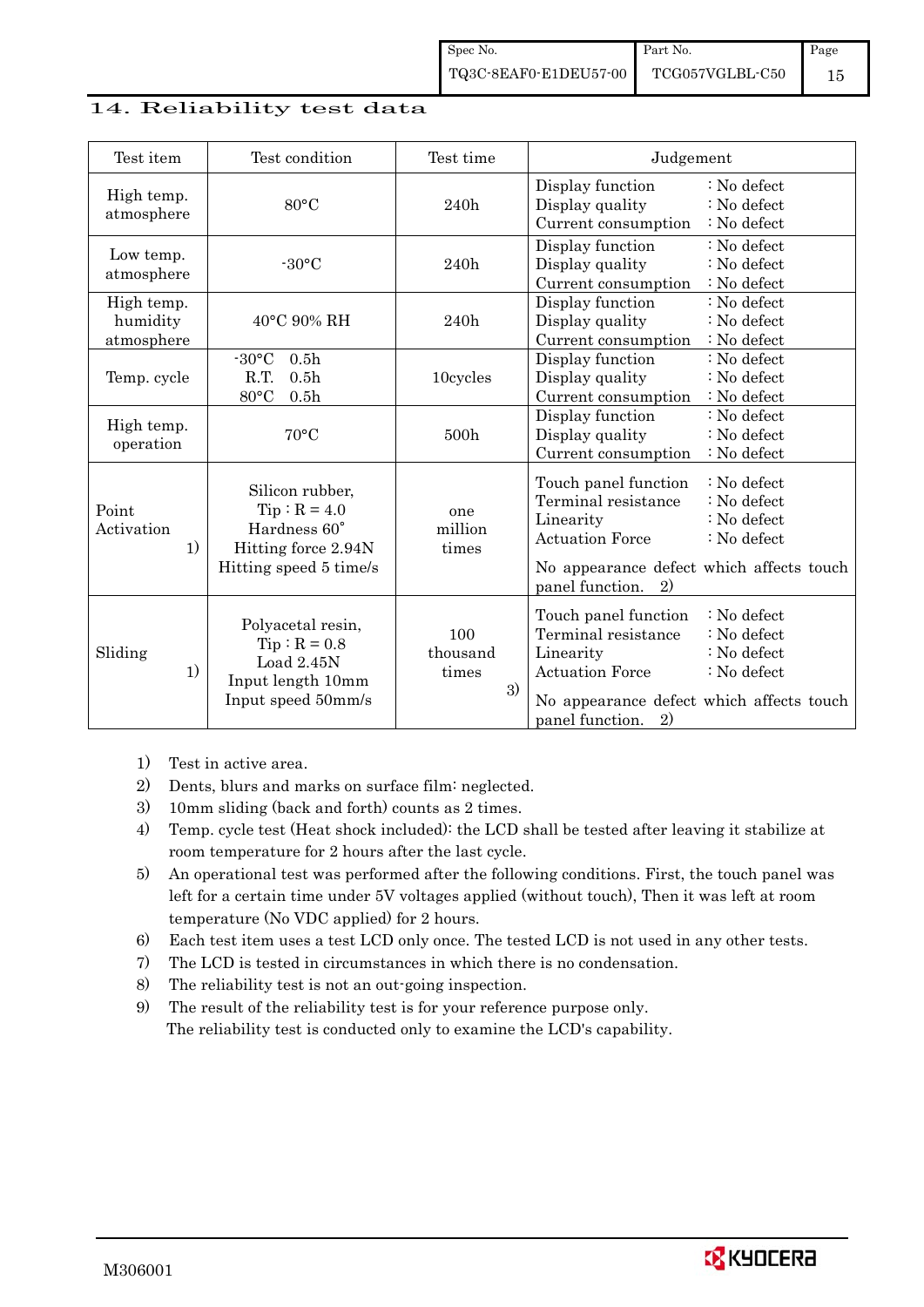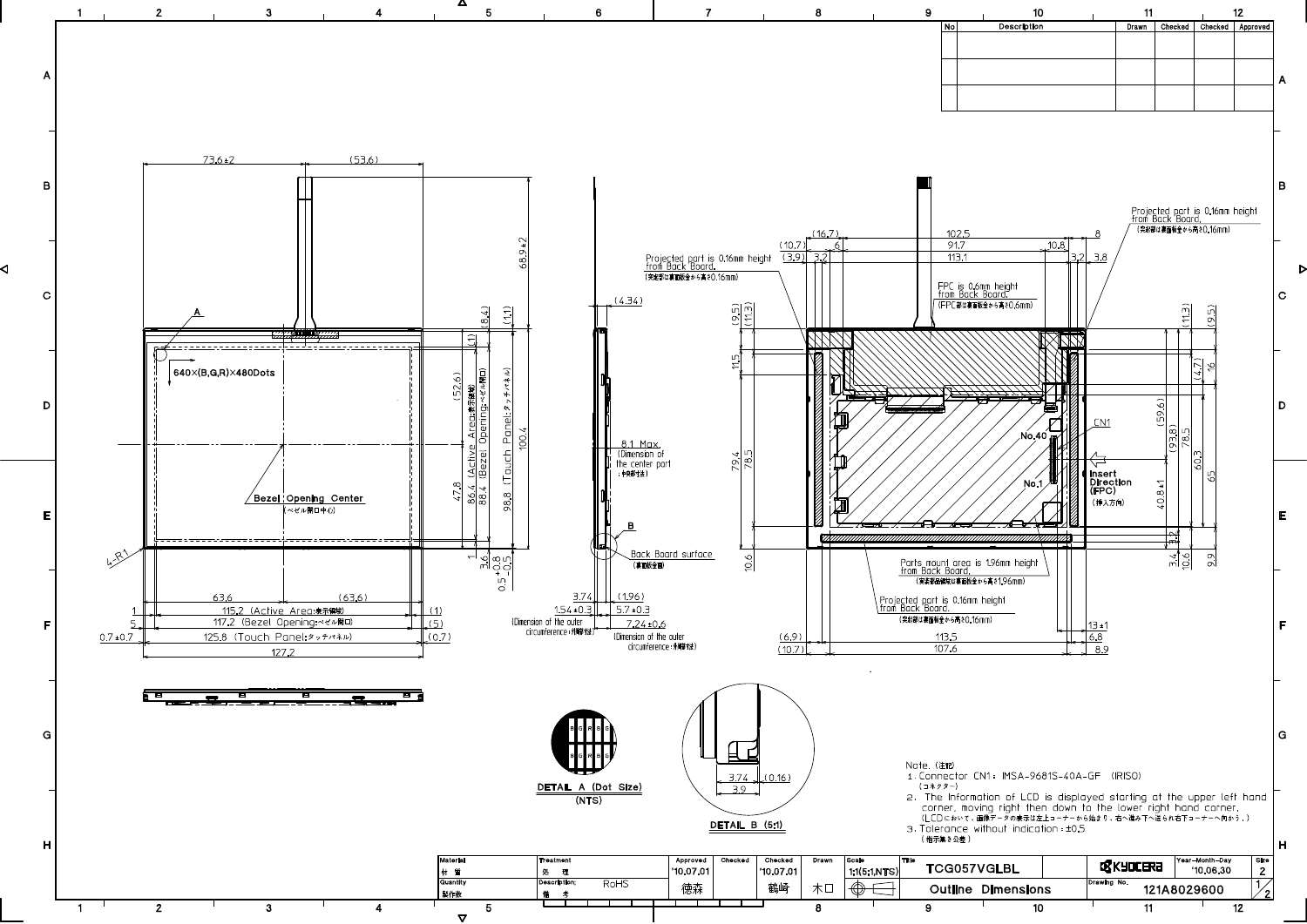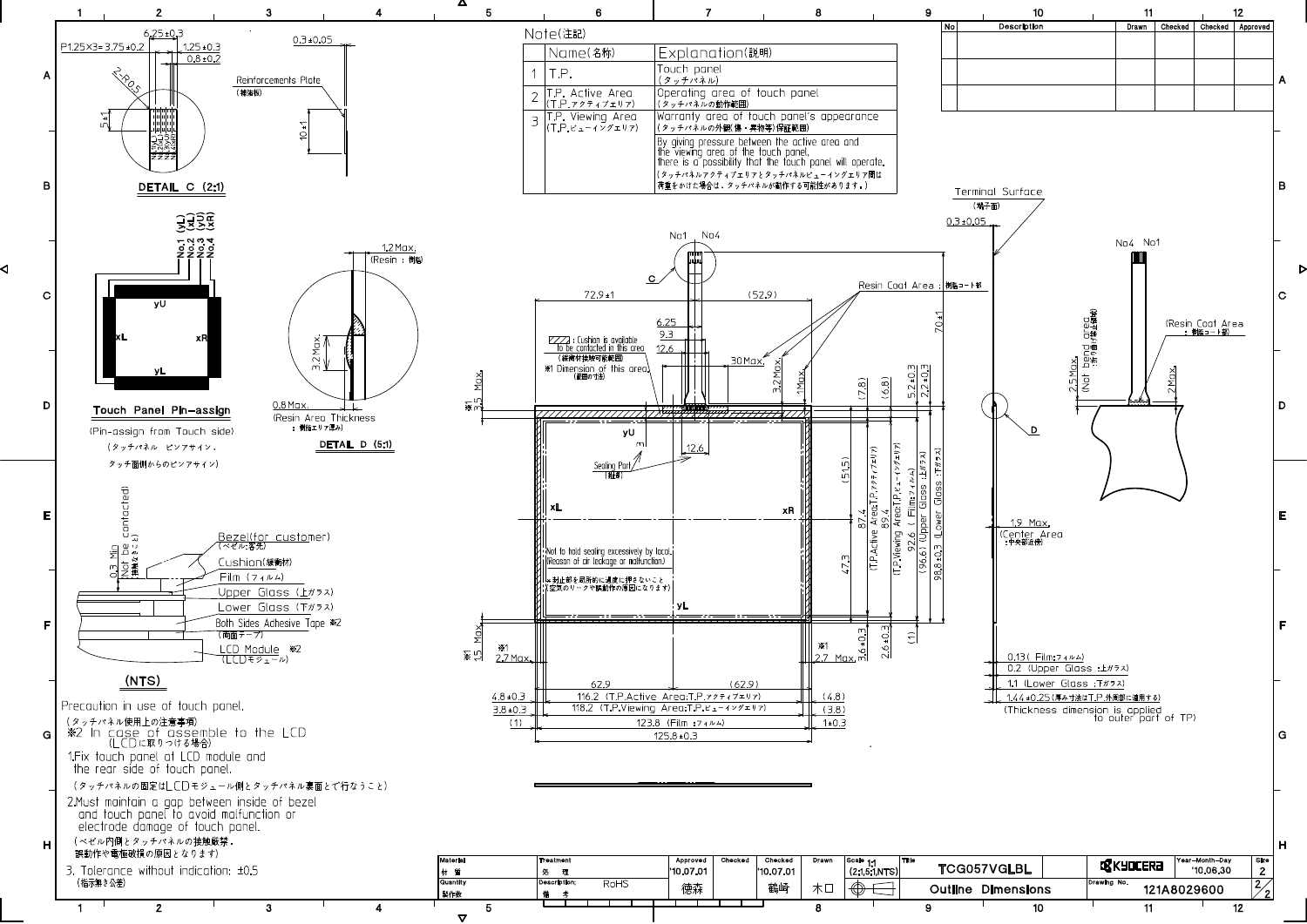

 $\triangledown$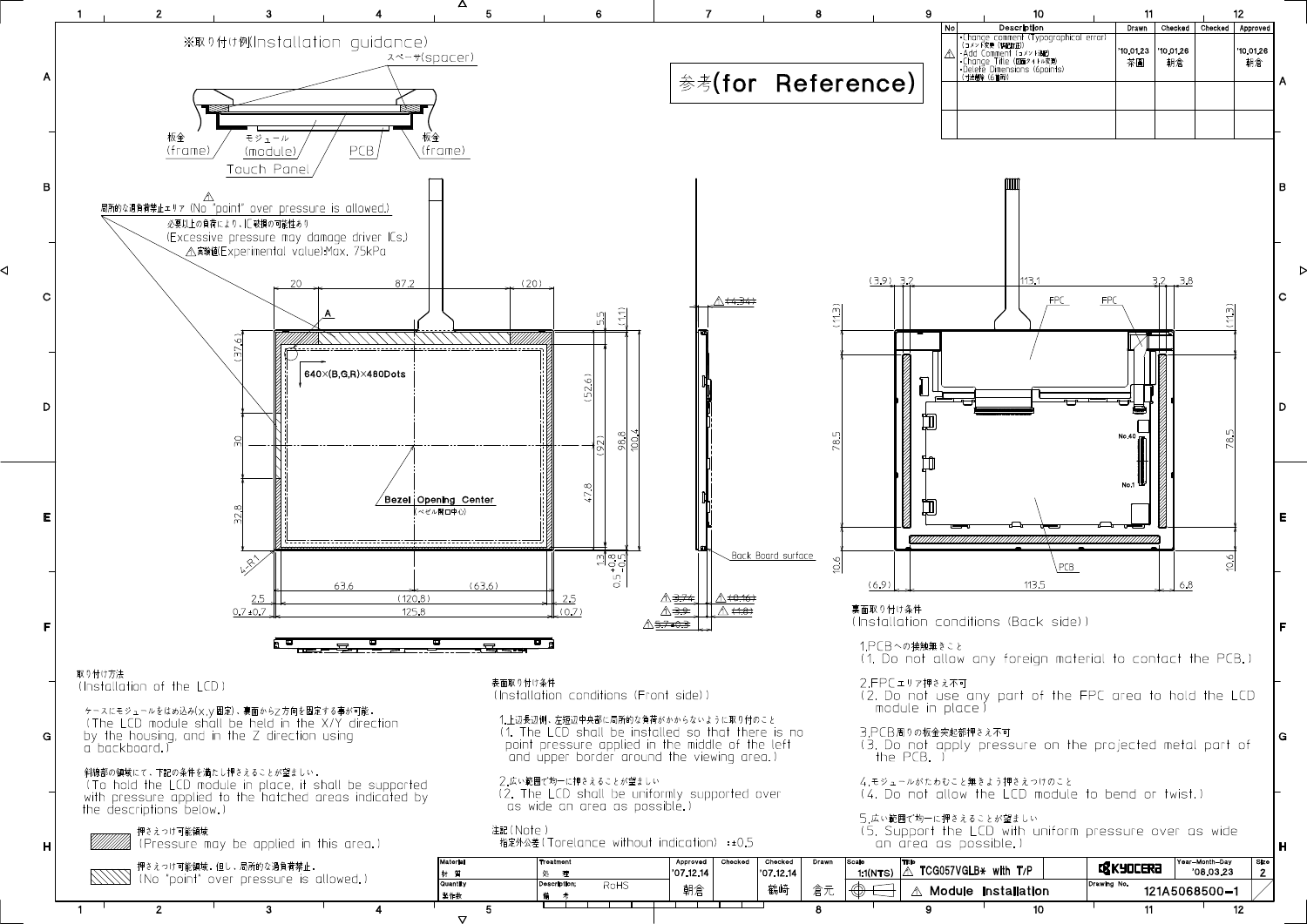| Spec No. | TQ3C-8EAF0-E2DEU57-00 |
|----------|-----------------------|
| Date     | July 15, 2010         |

# KYOCERA INSPECTION STANDARD

# TYPE : TCG057VGLBL-C50

# KYOCERA CORPORATION KAGOSHIMA HAYATO PLANT LCD DIVISION

| Original      |           | Designed by $:$ Engineering dept. | Confirmed by $:QA$ dept. |         |          |
|---------------|-----------|-----------------------------------|--------------------------|---------|----------|
| Issue Date    | Prepared  | Checked                           | Approved                 | Checked | Approved |
| July 15, 2010 | . Maezuru | 1. Ukoda M. Fritani Lhamas        |                          |         |          |

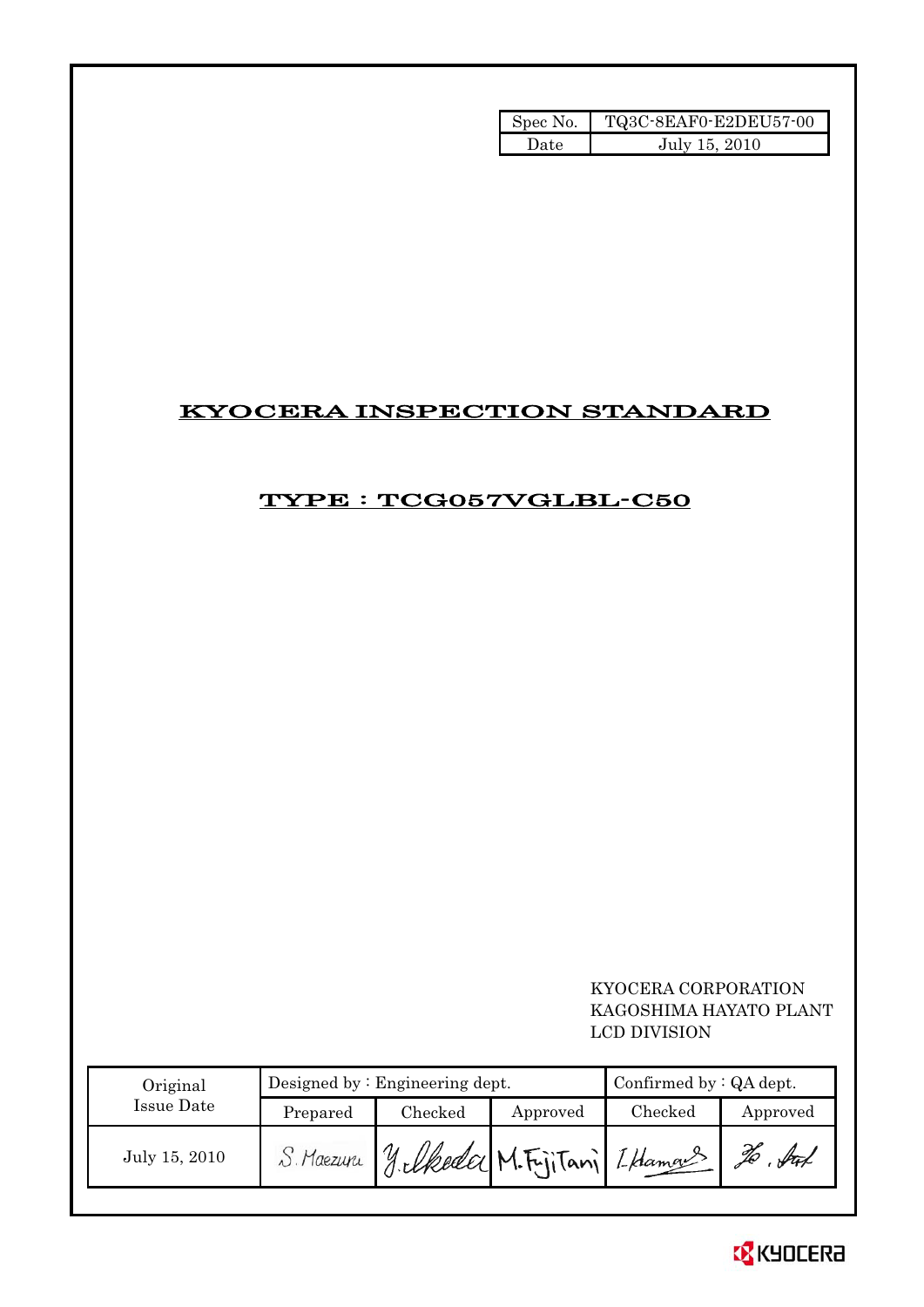| Spec No.              | Part No.        | Page |
|-----------------------|-----------------|------|
| TQ3C-8EAF0-E2DEU57-00 | TCG057QVLBL-C50 |      |

|         |             |      |                                       | Revision record         |               |                        |  |  |  |  |
|---------|-------------|------|---------------------------------------|-------------------------|---------------|------------------------|--|--|--|--|
|         | $\rm{Date}$ |      | Designed by : Engineering dept.       | Confirmed by : QA dept. |               |                        |  |  |  |  |
|         |             |      | $\rm Checked$<br>Approved<br>Prepared |                         | $\rm Checked$ | ${\Large\bf Approved}$ |  |  |  |  |
|         |             |      |                                       |                         |               |                        |  |  |  |  |
|         |             |      |                                       |                         |               |                        |  |  |  |  |
| Rev.No. | $\rm{Date}$ | Page |                                       | Descriptions            |               |                        |  |  |  |  |
|         |             |      |                                       |                         |               |                        |  |  |  |  |
|         |             |      |                                       |                         |               |                        |  |  |  |  |
|         |             |      |                                       |                         |               |                        |  |  |  |  |
|         |             |      |                                       |                         |               |                        |  |  |  |  |
|         |             |      |                                       |                         |               |                        |  |  |  |  |
|         |             |      |                                       |                         |               |                        |  |  |  |  |
|         |             |      |                                       |                         |               |                        |  |  |  |  |
|         |             |      |                                       |                         |               |                        |  |  |  |  |
|         |             |      |                                       |                         |               |                        |  |  |  |  |
|         |             |      |                                       |                         |               |                        |  |  |  |  |
|         |             |      |                                       |                         |               |                        |  |  |  |  |
|         |             |      |                                       |                         |               |                        |  |  |  |  |
|         |             |      |                                       |                         |               |                        |  |  |  |  |
|         |             |      |                                       |                         |               |                        |  |  |  |  |
|         |             |      |                                       |                         |               |                        |  |  |  |  |
|         |             |      |                                       |                         |               |                        |  |  |  |  |
|         |             |      |                                       |                         |               |                        |  |  |  |  |
|         |             |      |                                       |                         |               |                        |  |  |  |  |
|         |             |      |                                       |                         |               |                        |  |  |  |  |
|         |             |      |                                       |                         |               |                        |  |  |  |  |
|         |             |      |                                       |                         |               |                        |  |  |  |  |
|         |             |      |                                       |                         |               |                        |  |  |  |  |
|         |             |      |                                       |                         |               |                        |  |  |  |  |
|         |             |      |                                       |                         |               |                        |  |  |  |  |
|         |             |      |                                       |                         |               |                        |  |  |  |  |
|         |             |      |                                       |                         |               |                        |  |  |  |  |
|         |             |      |                                       |                         |               |                        |  |  |  |  |
|         |             |      |                                       |                         |               |                        |  |  |  |  |
|         |             |      |                                       |                         |               |                        |  |  |  |  |
|         |             |      |                                       |                         |               |                        |  |  |  |  |
|         |             |      |                                       |                         |               |                        |  |  |  |  |
|         |             |      |                                       |                         |               |                        |  |  |  |  |
|         |             |      |                                       |                         |               |                        |  |  |  |  |
|         |             |      |                                       |                         |               |                        |  |  |  |  |
|         |             |      |                                       |                         |               |                        |  |  |  |  |
|         |             |      |                                       |                         |               |                        |  |  |  |  |
|         |             |      |                                       |                         |               |                        |  |  |  |  |
|         |             |      |                                       |                         |               |                        |  |  |  |  |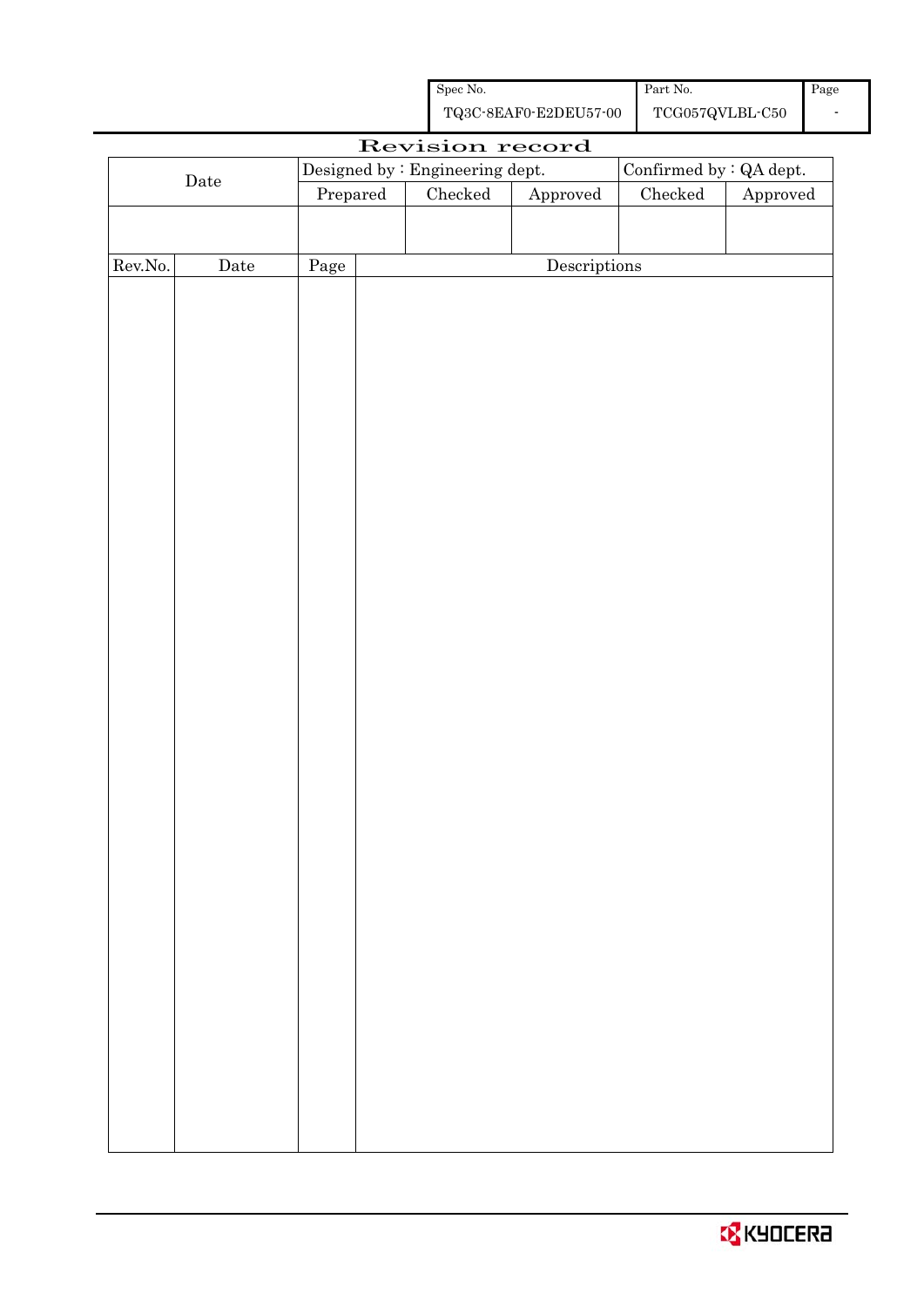|                                           | Visuals specification |
|-------------------------------------------|-----------------------|
| $\rightarrow$ $\rightarrow$ $\rightarrow$ |                       |

| 1) Note         |             |                           |                                                                                        |  |  |  |
|-----------------|-------------|---------------------------|----------------------------------------------------------------------------------------|--|--|--|
|                 |             |                           | <b>Note</b>                                                                            |  |  |  |
| General         | 1.          |                           | Customer identified anomalies not defined within this inspection standard shall be     |  |  |  |
|                 |             |                           | reviewed by Kyocera, and an additional standard shall be determined by mutual          |  |  |  |
|                 | consent.    |                           |                                                                                        |  |  |  |
|                 | 2.          |                           | This inspection standard about the image quality shall be applied to any defect within |  |  |  |
|                 |             |                           | the active area and shall not be applicable to outside of the area.                    |  |  |  |
|                 |             |                           |                                                                                        |  |  |  |
|                 | 3.          | Inspection conditions     |                                                                                        |  |  |  |
|                 | Luminance   |                           | $:500$ Lux min.                                                                        |  |  |  |
|                 |             | Inspection distance       | : 300 mm.                                                                              |  |  |  |
|                 | Temperature |                           | : 25 $\pm$ 5°C                                                                         |  |  |  |
|                 | Direction   |                           | : Directly above                                                                       |  |  |  |
| Definition of   | Dot defect  | Bright dot defect         | The dot is constantly "on" when power applied to the                                   |  |  |  |
| inspection item |             |                           | LCD, even when all "Black" data sent to the screen.                                    |  |  |  |
|                 |             |                           | Inspection tool: 5% Transparency neutral density filter.                               |  |  |  |
|                 |             |                           | Count dot: If the dot is visible through the filter.                                   |  |  |  |
|                 |             |                           | Don't count dot: If the dot is not visible through the                                 |  |  |  |
|                 |             |                           | filter.                                                                                |  |  |  |
|                 |             |                           | GBRGBRGB                                                                               |  |  |  |
|                 |             |                           | RGBRGBRGB                                                                              |  |  |  |
|                 |             |                           | dot defect<br>RGBRGBRGB                                                                |  |  |  |
|                 |             | Black dot defect          | The dot is constantly "off" when power applied to the                                  |  |  |  |
|                 |             |                           | LCD, even when all "White" data sent to the screen.                                    |  |  |  |
|                 |             |                           |                                                                                        |  |  |  |
|                 |             | Adjacent dot              | Adjacent dot defect is defined as two or more bright dot                               |  |  |  |
|                 |             |                           | defects or black dot defects.                                                          |  |  |  |
|                 |             |                           | GBRGBRG                                                                                |  |  |  |
|                 |             |                           | $RG[B]R[G]B[R]G[B]$                                                                    |  |  |  |
|                 |             |                           | dot defect<br>RGBRGBRGB                                                                |  |  |  |
|                 |             |                           |                                                                                        |  |  |  |
|                 | External    | Bubble, Scratch,          | Visible operating (all pixels "Black" or "White") and non                              |  |  |  |
|                 | inspection  | Foreign particle          | operating.                                                                             |  |  |  |
|                 |             | (Polarizer, Cell,         |                                                                                        |  |  |  |
|                 |             | Backlight)                |                                                                                        |  |  |  |
|                 |             | Appearance                | Does not satisfy the value at the spec.                                                |  |  |  |
|                 |             | inspection                |                                                                                        |  |  |  |
|                 | Others      | LED wire                  | Damaged to the LED wires, connector, pin, functional                                   |  |  |  |
|                 |             |                           | failure or appearance failure.                                                         |  |  |  |
|                 | Definition  | Definition of circle size | Definition of linear size                                                              |  |  |  |
|                 | of size     |                           |                                                                                        |  |  |  |
|                 |             |                           |                                                                                        |  |  |  |
|                 |             |                           |                                                                                        |  |  |  |
|                 |             |                           |                                                                                        |  |  |  |
|                 |             |                           |                                                                                        |  |  |  |
|                 |             | $d = (a + b)/2$           |                                                                                        |  |  |  |

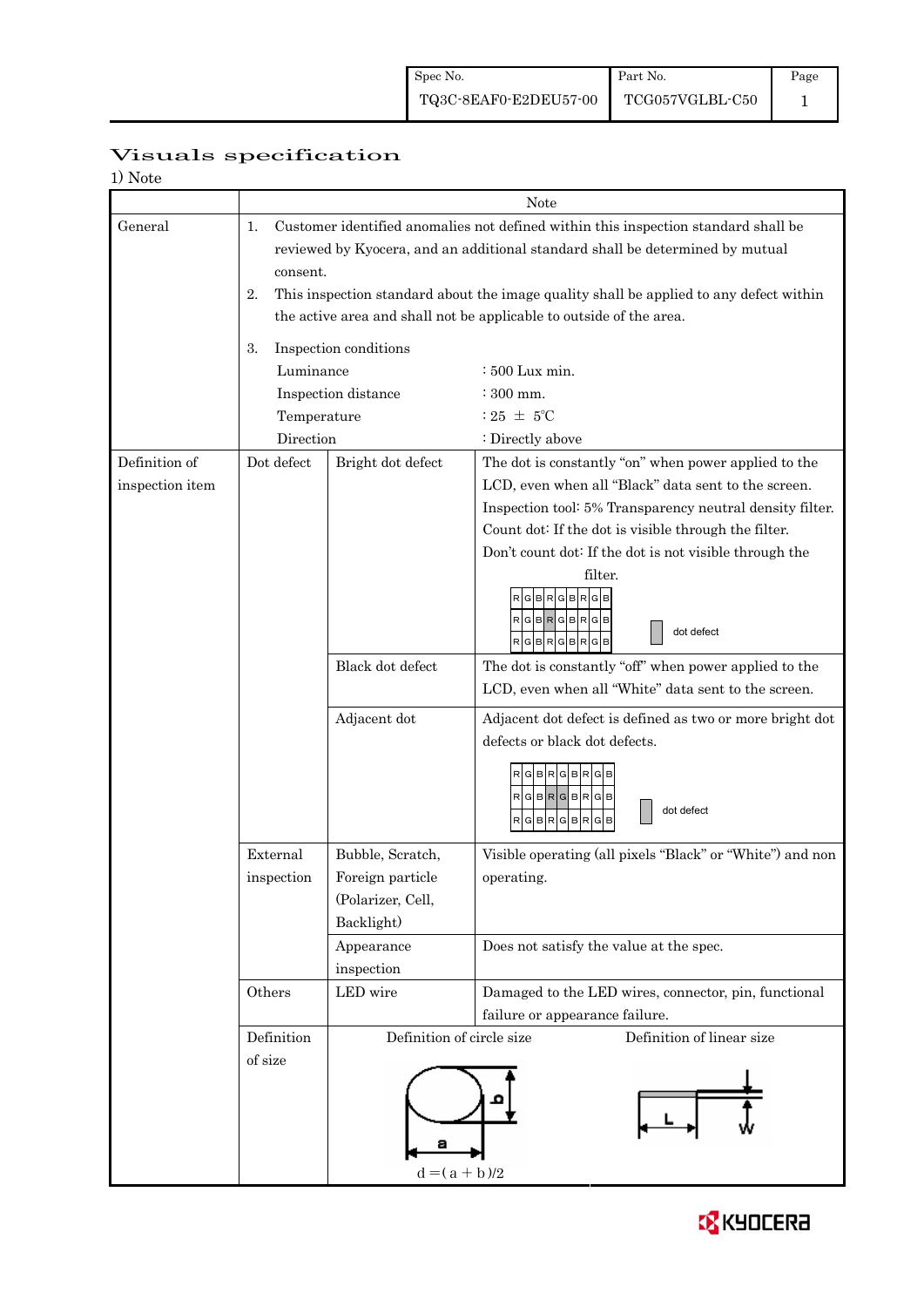| Spec No.                                                                                         | Part No. | Page |
|--------------------------------------------------------------------------------------------------|----------|------|
| $\begin{tabular}{c c c} \textbf{TQ3C-8EAF0-E2DEU57-00} & \textbf{TCG057VGLBL-C50} \end{tabular}$ |          |      |

## 2) Standard

| Classification                    |        | Inspection item      |                                 | Judgement standard                  |                                   |                            |                                  |  |
|-----------------------------------|--------|----------------------|---------------------------------|-------------------------------------|-----------------------------------|----------------------------|----------------------------------|--|
| Defect<br>Dot                     |        | Bright dot defect    |                                 | $\colon$ 4<br>Acceptable number     |                                   |                            |                                  |  |
| (in LCD                           | defect |                      |                                 | Bright dot spacing                  |                                   |                            | $\frac{1}{2}$ 5 mm or more       |  |
| glass)<br>2 dot join              |        | Black dot defect     |                                 | Acceptable number<br>$\therefore$ 5 |                                   |                            |                                  |  |
|                                   |        |                      |                                 | Black dot spacing                   |                                   | $\frac{1}{2}$ 5 mm or more |                                  |  |
|                                   |        | Bright dot<br>defect | Acceptable number<br>$\colon 2$ |                                     |                                   |                            |                                  |  |
|                                   |        |                      | Black dot<br>defect             | Acceptable number                   |                                   | $\colon 3$                 |                                  |  |
|                                   |        | 3 or more dots join  |                                 | Acceptable number                   |                                   | $\therefore$ 0             |                                  |  |
|                                   |        | Total dot defects    |                                 | Acceptable number                   |                                   | $:5$ Max                   |                                  |  |
| Others                            |        | White dot, Dark dot  |                                 |                                     |                                   |                            |                                  |  |
|                                   |        | (Circle)             |                                 | Size (mm)                           |                                   | Acceptable number          |                                  |  |
|                                   |        |                      |                                 | $d \leq 0.2$                        |                                   | (Neglected)                |                                  |  |
|                                   |        |                      |                                 | $0.2\,<\,\mathrm{d}\,\leq\,0.4$     |                                   |                            | $\overline{5}$                   |  |
|                                   |        |                      |                                 | $0.4~\leq~\mathrm{d}~\leq~0.5$      |                                   |                            | 3                                |  |
|                                   |        |                      |                                 | 0.5 < d                             |                                   |                            | $\Omega$                         |  |
|                                   |        |                      |                                 |                                     |                                   |                            |                                  |  |
| External inspection<br>(Defect on |        | Polarizer (Scratch)  |                                 | Width (mm)                          |                                   |                            |                                  |  |
| Polarizer or                      |        |                      |                                 | $W \leq 0.1$                        | Length (mm)                       |                            | Acceptable number<br>(Neglected) |  |
| between Polarizer                 |        |                      |                                 |                                     | $L \leq 5.0$<br>$5.0\,<\,{\rm L}$ |                            | (Neglected)                      |  |
|                                   |        |                      |                                 | $0.1 \le W \le 0.3$                 |                                   |                            | $\boldsymbol{0}$                 |  |
| and LCD glass)                    |        |                      |                                 | $0.3 \leq W$                        | $\equiv$                          |                            | $\boldsymbol{0}$                 |  |
|                                   |        | Polarizer (Bubble)   |                                 |                                     |                                   |                            |                                  |  |
|                                   |        |                      |                                 | Size (mm)                           |                                   | Acceptable number          |                                  |  |
|                                   |        |                      |                                 | $d \leq 0.2$                        |                                   | (Neglected)                |                                  |  |
|                                   |        |                      |                                 | $0.2\,<\,\mathrm{d}\,\leq\,0.3$     |                                   | $\bf 5$                    |                                  |  |
|                                   |        |                      |                                 | $0.3\,<\,\mathrm{d}\,\leq\,0.5$     |                                   | $\overline{\mathbf{3}}$    |                                  |  |
|                                   |        |                      |                                 | 0.5 < d                             |                                   |                            | $\overline{0}$                   |  |
|                                   |        | Foreign particle     |                                 |                                     |                                   |                            |                                  |  |
|                                   |        | (Circular shape)     |                                 | Size (mm)                           |                                   | Acceptable number          |                                  |  |
|                                   |        |                      |                                 | $d \leq 0.2$                        |                                   | (Neglected)                |                                  |  |
|                                   |        |                      |                                 | $0.2 \leq d \leq 0.4$               |                                   | 5                          |                                  |  |
|                                   |        |                      |                                 | $0.4~\leq~\mathrm{d}~\leq~0.5$      |                                   | $\sqrt{3}$                 |                                  |  |
|                                   |        |                      |                                 | 0.5 < d                             |                                   | $\boldsymbol{0}$           |                                  |  |
|                                   |        | Foreign particle     |                                 |                                     |                                   |                            |                                  |  |
|                                   |        | (Linear shape)       |                                 | Width (mm)                          | Length (mm)                       |                            | Acceptable number                |  |
|                                   |        | Scratch              |                                 | $W~\leq~0.03$                       |                                   | (Neglected)                |                                  |  |
|                                   |        |                      |                                 | $0.03 \le W \le 0.1$                | $L~\leq~2.0$                      |                            | (Neglected)                      |  |
|                                   |        |                      |                                 |                                     | $2.0\,<\,{\rm L}\,\leq\,$ 4.0     |                            | $\boldsymbol{3}$                 |  |
|                                   |        |                      |                                 |                                     | $4.0 \leq L$                      |                            | $\mathbf{0}$                     |  |
|                                   |        |                      |                                 | $0.1 \leq W$                        |                                   |                            | (According to                    |  |
|                                   |        |                      |                                 |                                     |                                   |                            | circular shape)                  |  |